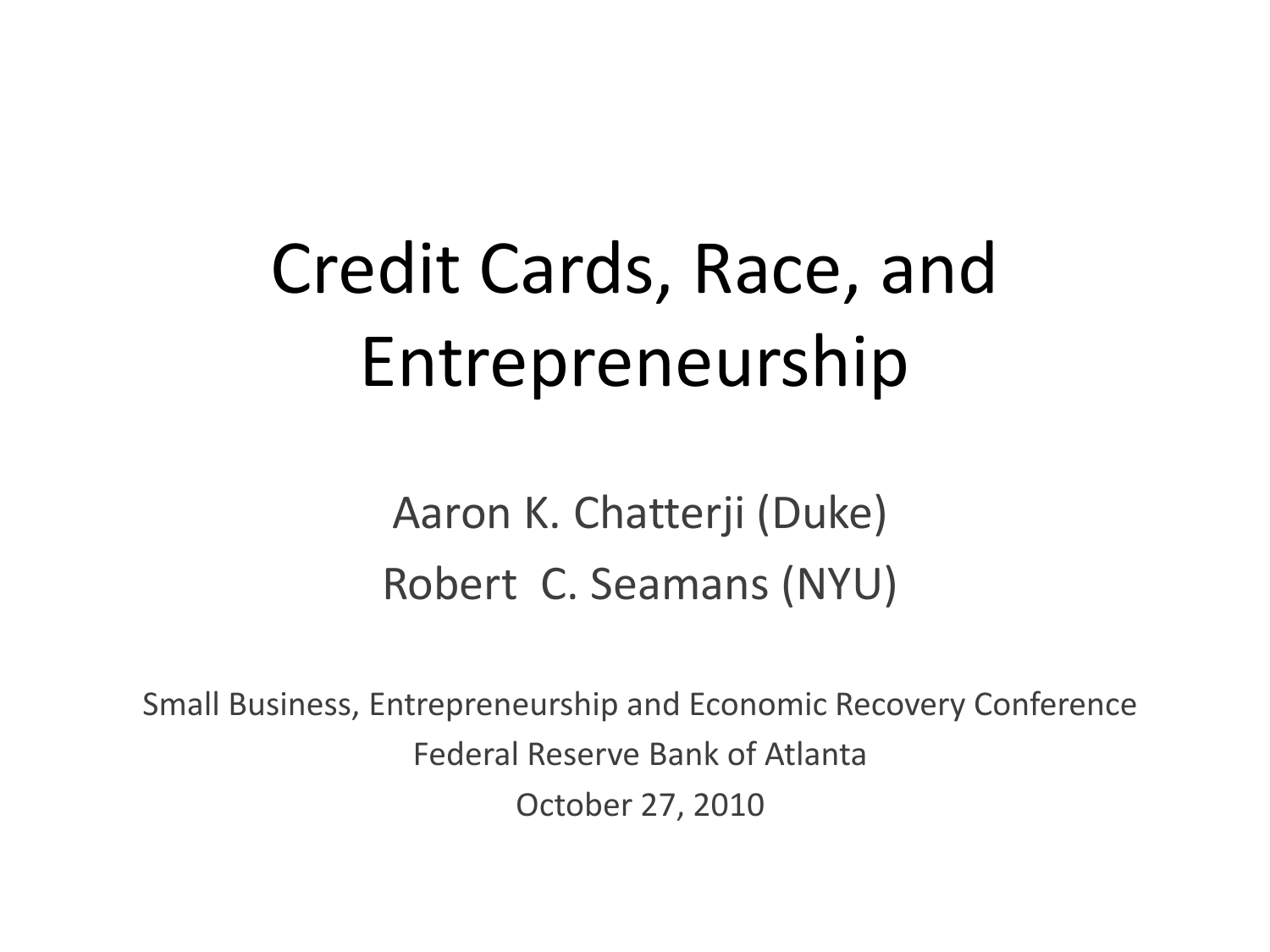*Research Question: Does financial deregulation differentially affect black and white entrepreneurs? And if so, why?*

To address this question, we focus on credit cards

In doing so, we …

- Build directly on recent literature on the effect of financial deregulation on entrepreneurship (Black &Strahan, 2002; Cetorelli &Strahan, 2006; Kerr &Nanda, 2009)
- Examine the role of credit cards in entrepreneurial finance
	- Describe a mechanism that black entrepreneurs use to overcome barriers to entry.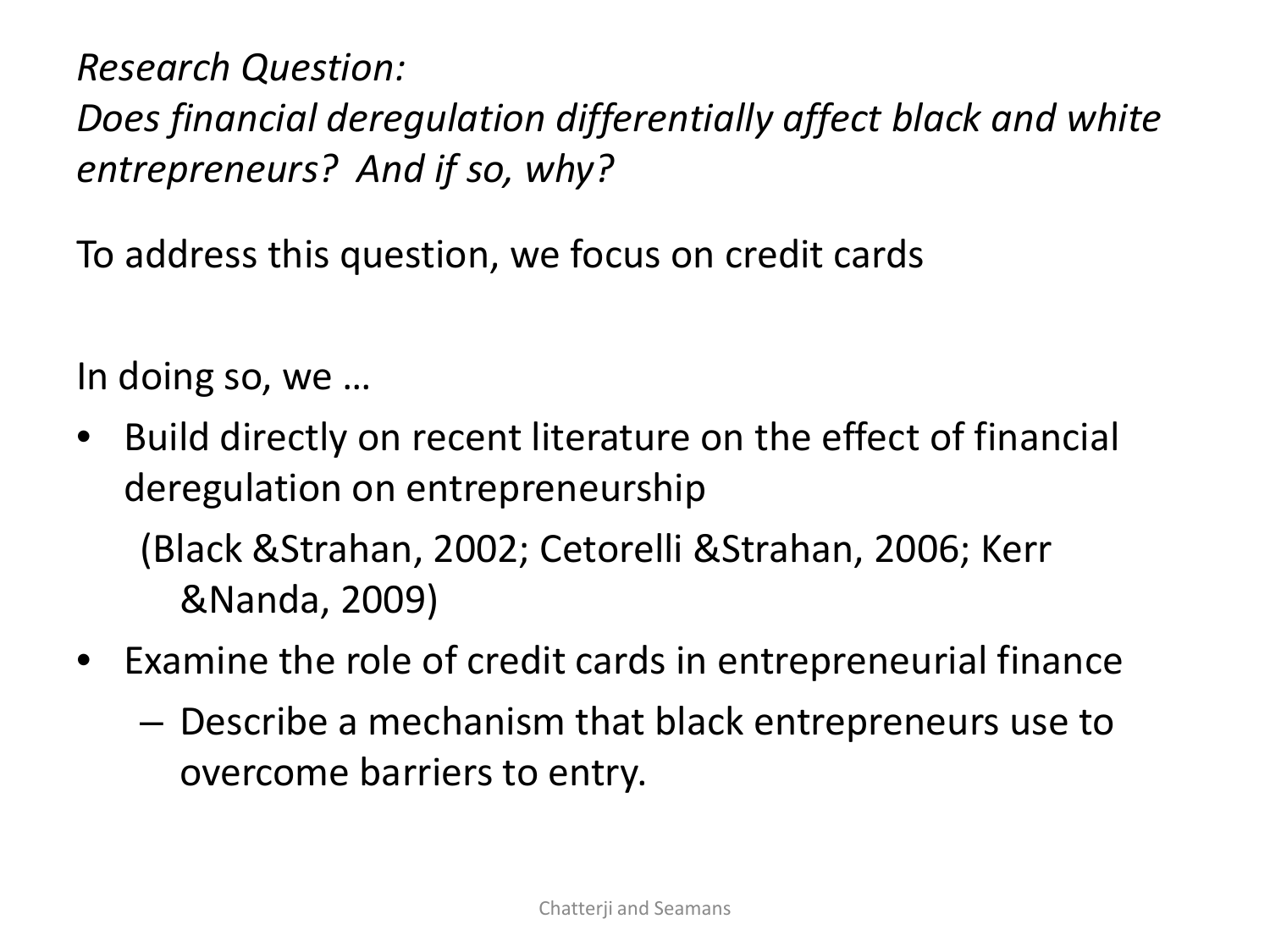#### Are Credit Cards Important for Entrepreneurs?



- Anecdotally, yes
	- Spike Lee (She's Gotta Have It); Brin and Page (Google)
	- Bootstrap financing, working capital
- Limited research
	- Kauffman Firm Survey data (Fairlie & Robb, 2008; Scott, 2010)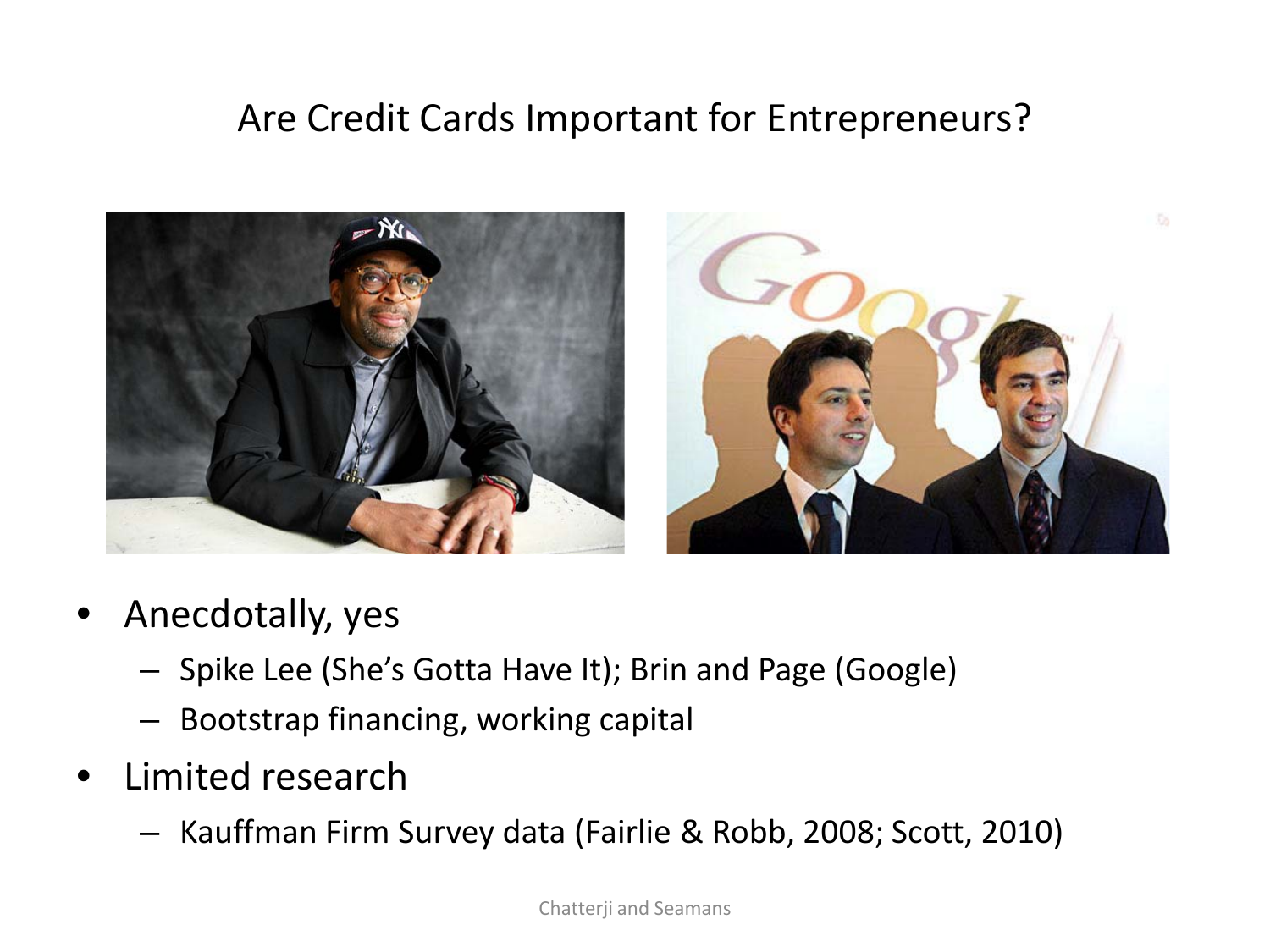Entrepreneurial Finance and Discrimination

- Black entrepreneurs encounter more financial frictions than white entrepreneurs
	- Have trouble accessing external capital markets (Robb, Fairlie & Robinson, 2009)
	- Are more likely to be denied bank credit (Blanchflower, Levine & Zimmerman, 2003)
	- Pay higher interest rates when engaged in "face-to-face" interactions with lenders (Ravina, 2008)
- Can credit cards relieve these frictions?

"…if financial institutions discriminate against blacks in obtaining small-business loans, we may even expect to see them use credit cards more often than whites, because they have fewer alternatives." (Blanchflower et al, 2003: p. 940)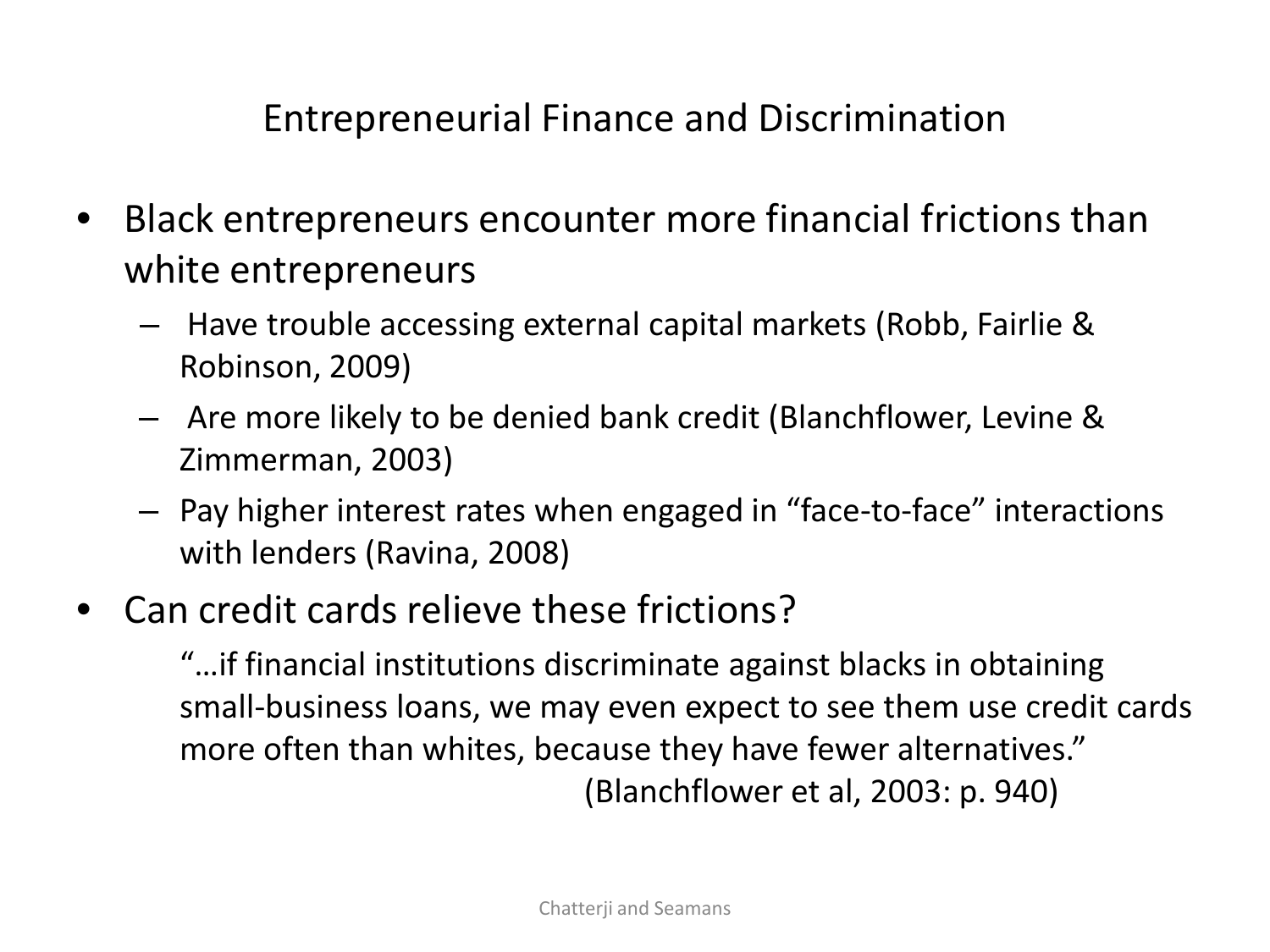Research Design: Compare Response of Black and White Entrepreneurs to State-Level Policy Shocks

Credit Card Deregulation

- *Marquette* decision: In 1978, the Supreme Court ruled that banks selling a credit card into another state could charge the home state rate, regardless of the interest rate caps in the customer's state of residence
- Following the ruling, a number of states removed limits on credit card interest rates in hope of luring credit card companies into the state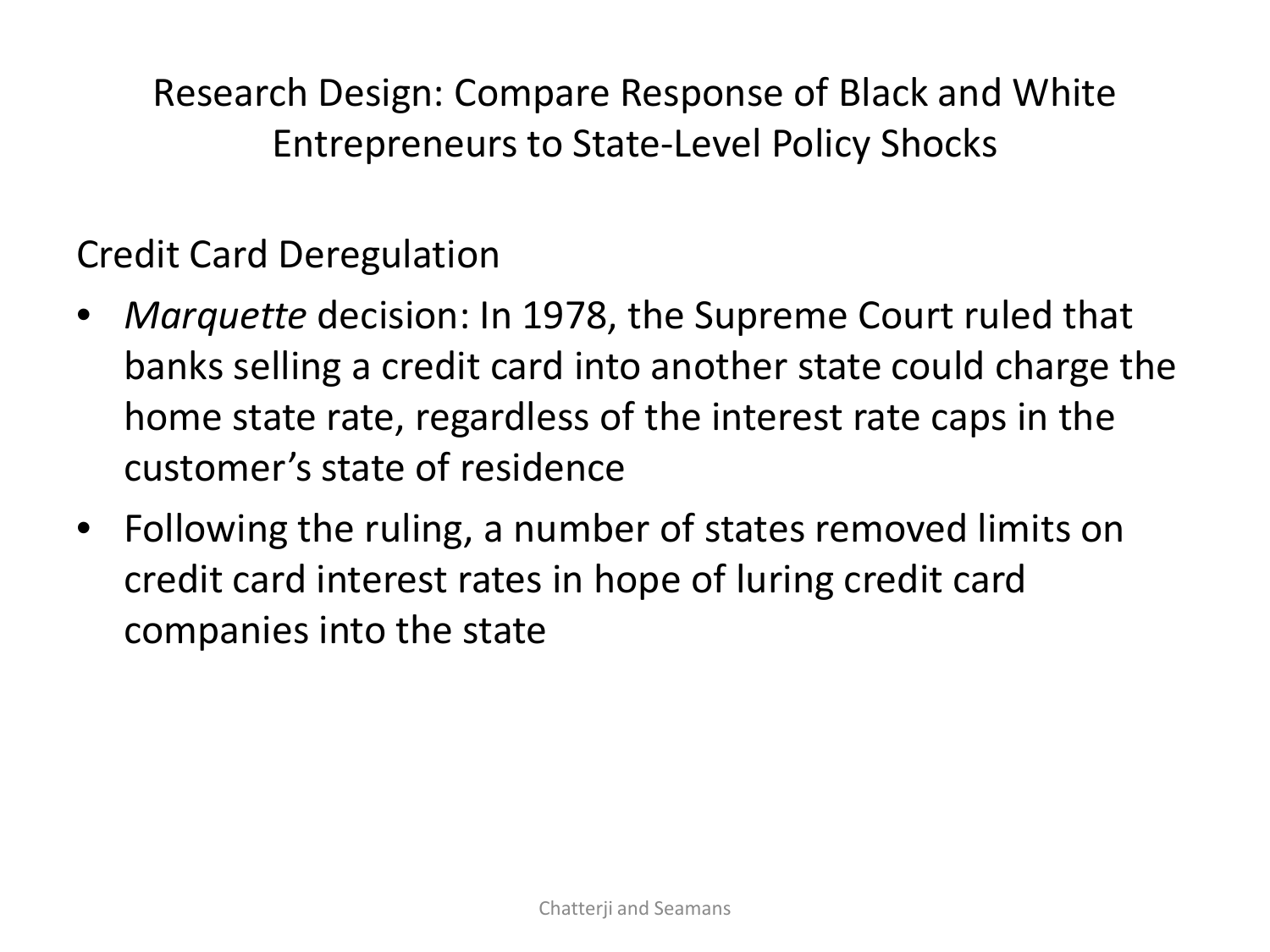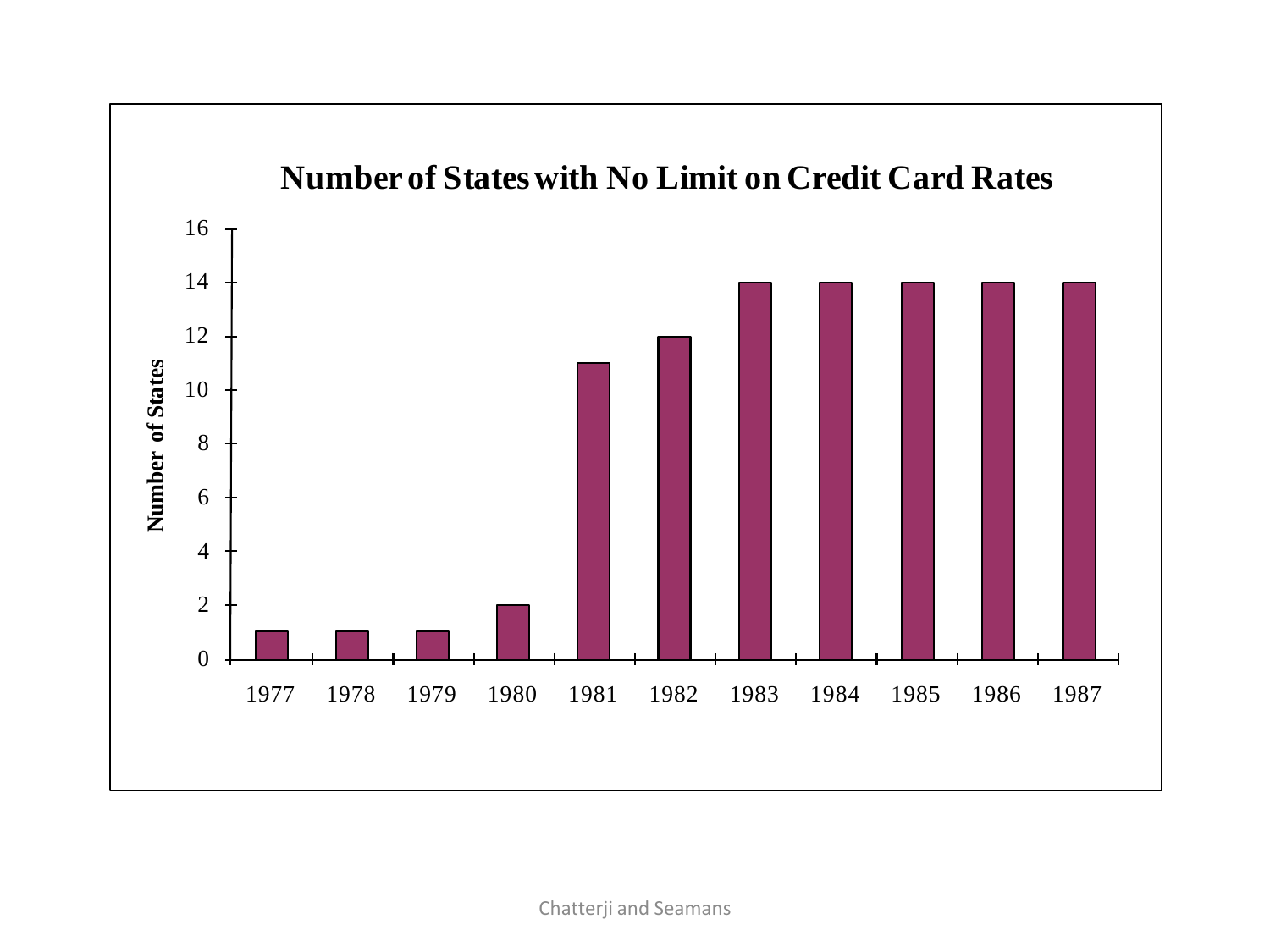#### States which switch to no limit on credit card interest rates



Chatterji and Seamans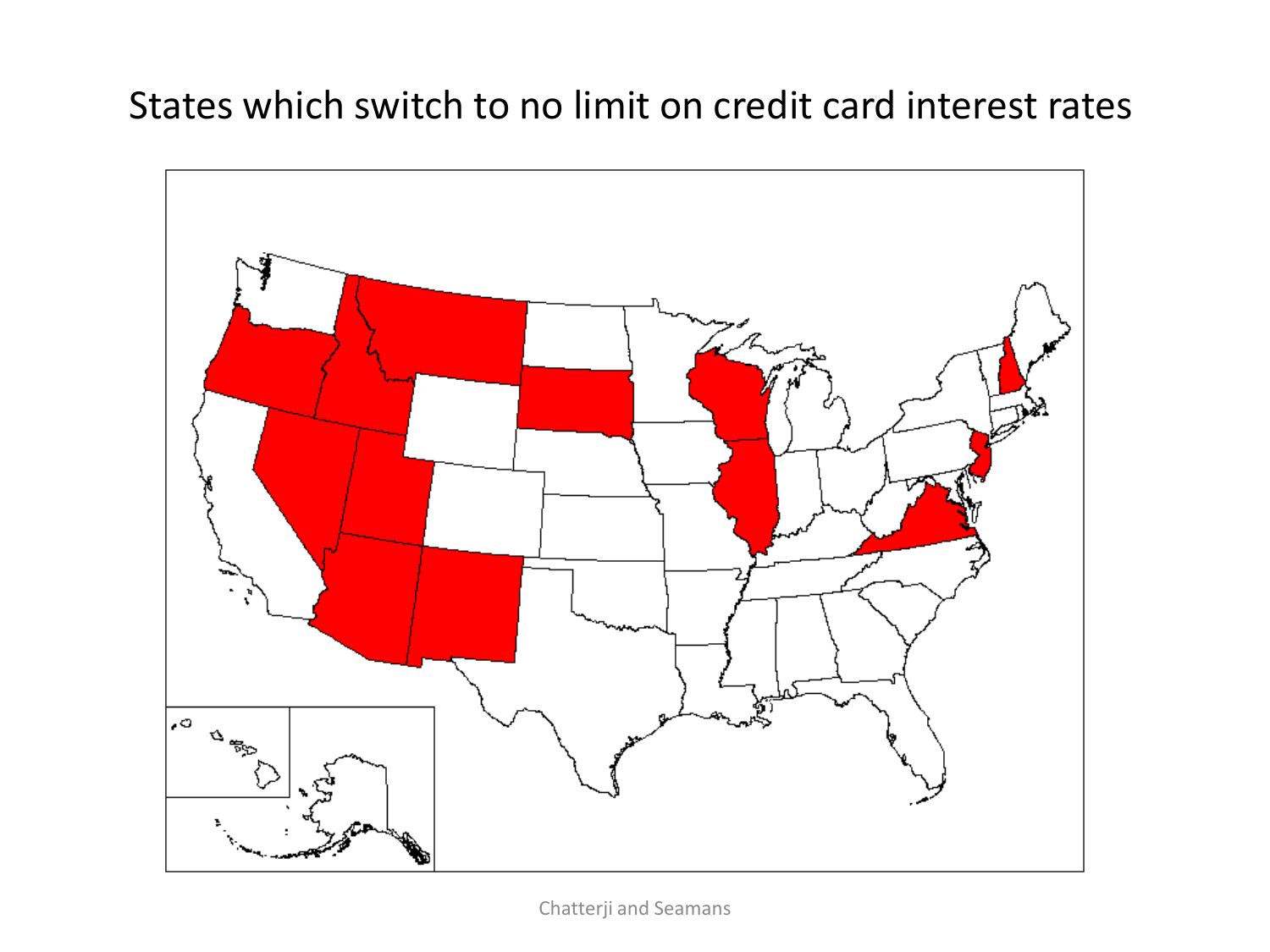Effect of state's switch to "no limit"

- Individuals living in state were most affected
	- Credit cards not frequently issued across state borders until late 1980s (Knittel & Stango, 2003)
- Increased supply of credit card issuing banks
	- Decrease in HHI of credit card issuing banks (our analysis, using data from Knittel & Stango, 2003)
- Increased number and use of credit cards
	- Increase in probability of owning a credit card (Zinman, 2002)
	- Increase in number of credit cards owned (Zinman, 2002)
- Possible shift in distribution of credit card owners
	- Increase in APR (Zinman, 2002; our analysis)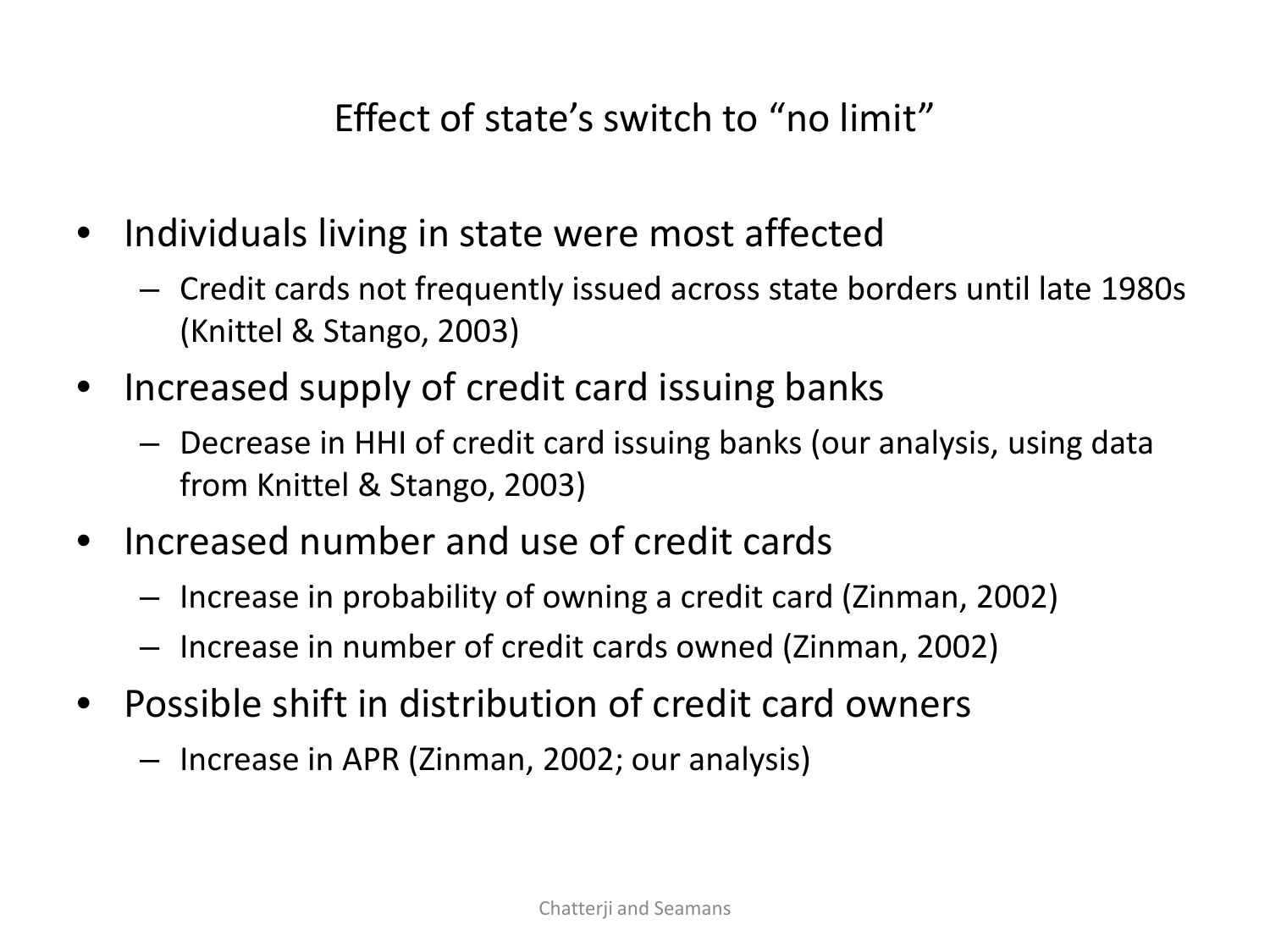| N <sub>o</sub><br>2259 | Yes<br>1878 | T-test                                                                               |
|------------------------|-------------|--------------------------------------------------------------------------------------|
|                        |             |                                                                                      |
|                        |             |                                                                                      |
|                        |             | 0.53                                                                                 |
| 2698                   | 1712        | 1.40                                                                                 |
|                        |             |                                                                                      |
| 283.58                 | 370.35      | $-3.13$                                                                              |
| 204.35                 | 275.63      | $-2.89$                                                                              |
| 17.72                  | 18.17       | $-2.09$                                                                              |
| 0.72                   | 0.77        | $-1.32$                                                                              |
|                        |             | State level data on HHI of Credit Card Issuers is from Knittel and Stango: available |

#### **Credit Characteristics of States and Individuals**

State level data on HHI of Credit Card Issuers is from Knittel and Stango; available for 33 states in 1983 and 38 states in 1986. Individual level credit data is from the Survey of Consumer Finances (SCF). The number of observations varies from 1900 to 4103, due to missing observations.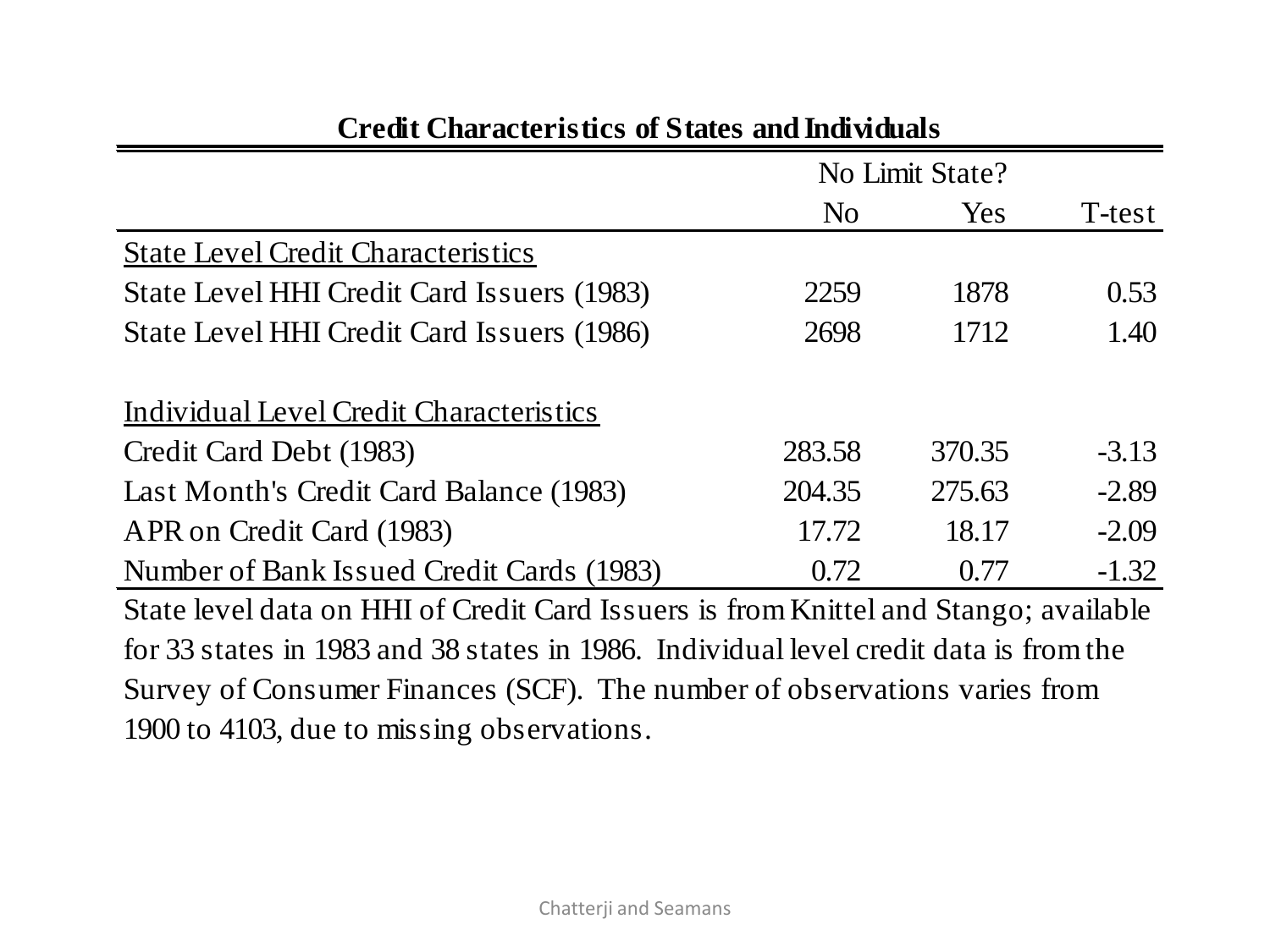Does credit card deregulation increase entrepreneurial entry?

- Policy shocks provide time varying switches to no limit on credit card interest rates.
- Increased access to credit cards provides increased access to finance, lowering a (potential) barrier to entry.

 *If true, entrepreneurial entry should increase in "no limit" states*

• Does credit card deregulation have a larger effect on black entrepreneurial entry?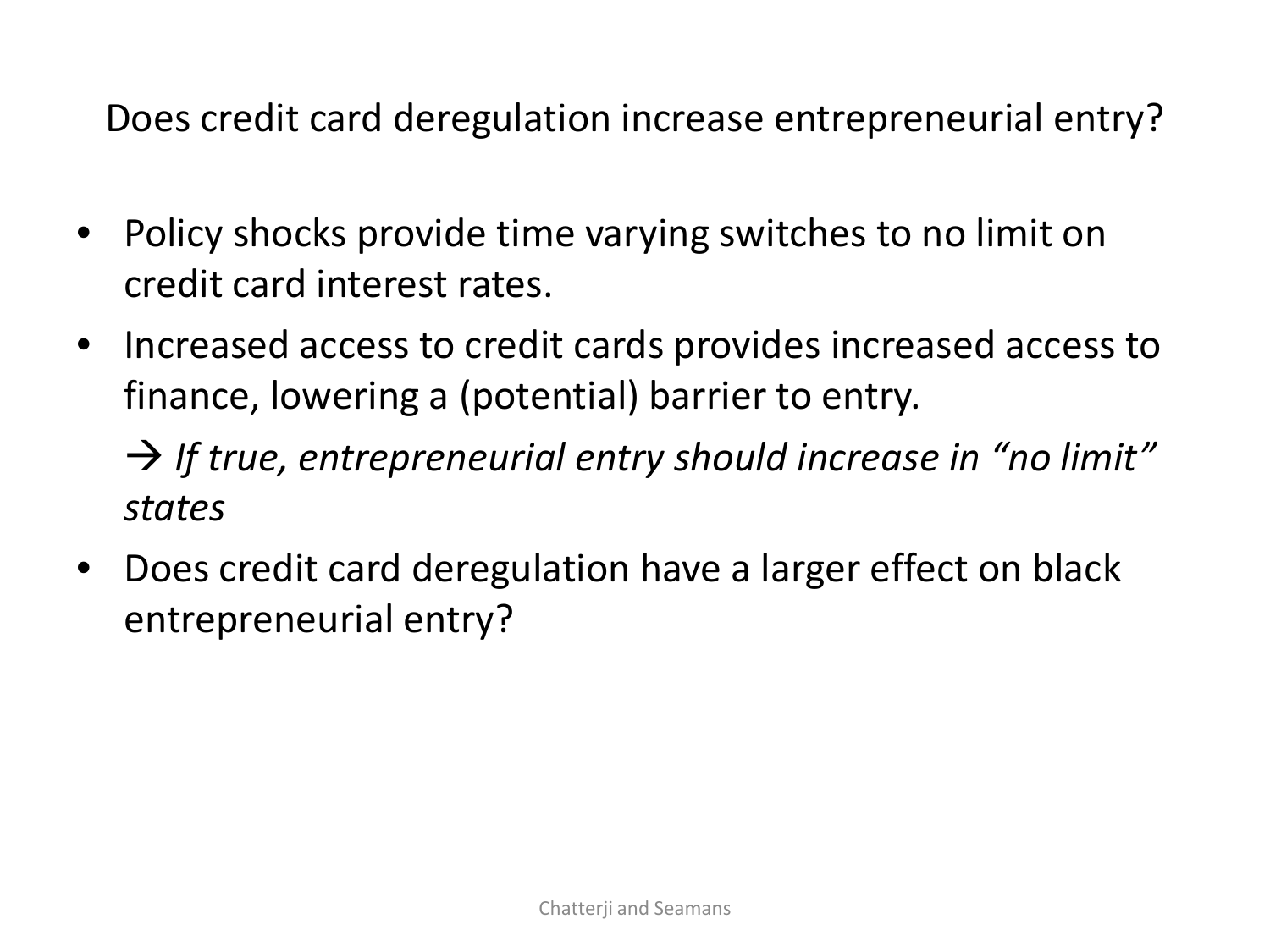Data Used in Analysis

- *Current Population Survey* (CPS) data from 1977-1987
	- Transition into self employment
	- Rich demographic control variables
	- Identify geographic location at the MSA-State level
- *Credit Card deregulation*
	- Collected from *Cost of Personal Borrowing in the U.S.*
- *Bank deregulation*
	- Available in Kroszner & Strahan (1999)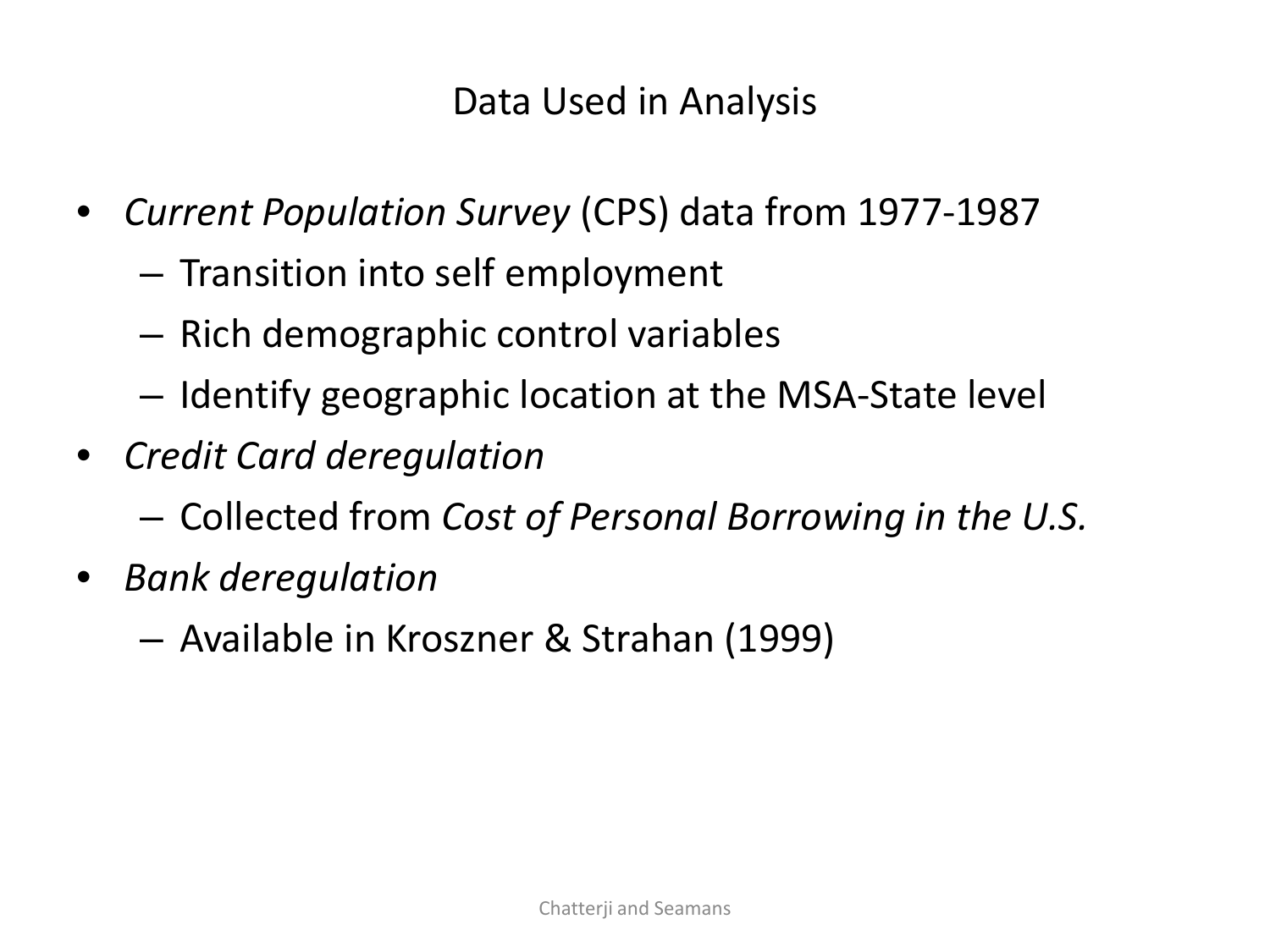| <b>Summary Statistics</b>              |                    |           |         |                   |       |          |         |
|----------------------------------------|--------------------|-----------|---------|-------------------|-------|----------|---------|
|                                        | <b>Full Sample</b> |           |         | 1977 Split Sample |       |          |         |
|                                        | Mean               | Std. Dev. | Min     | Max               | Limit | No Limit | T-test  |
| Trans. Self Employment                 | 0.008              | 0.089     | 0.00    | 1.00              | 0.008 | 0.009    | $-1.10$ |
| <b>Black</b>                           | 0.087              | 0.282     | 0.00    | 1.00              | 0.115 | 0.043    | 2.00    |
| Female                                 | 0.379              | 0.485     | 0.00    | 1.00              | 0.352 | 0.347    | 0.92    |
| Age                                    | 36.66              | 12.29     | 18.00   | 65.00             | 36.59 | 35.99    | 1.80    |
| High School Grad                       | 0.802              | 0.399     | 0.00    | 1.00              | 0.771 | 0.786    | $-1.04$ |
| Married                                | 0.639              | 0.480     | 0.00    | 1.00              | 0.678 | 0.680    | $-0.29$ |
| Homeowner                              | 0.648              | 0.478     | 0.00    | 1.00              | 0.680 | 0.690    | $-0.51$ |
| Household Income                       | 29094              | 19224     | $-9299$ | 393379            | 20745 | 20672    | 0.11    |
| Unemployed %                           | 0.055              | 0.229     | 0.00    | 1.00              | 0.024 | 0.023    | 0.51    |
| Rural %                                | 0.012              | 0.030     | 0.00    | 0.23              | 0.021 | 0.044    | $-1.61$ |
| No Limit                               | 0.140              | 0.347     | 0.00    | 1.00              |       |          |         |
| <b>Interstate Banking Deregulation</b> | 0.184              | 0.388     | 0.00    | 1.00              |       |          |         |

Note: A Limit state is a state that never switches to no limit. A No Limit state is a state that switches to no limit by 1987 (the last year of the dataset). 1977 is the year prior to the Supreme Court's *Marquette*  decision, and the first year that the CPS includes information on all 50 states plus DC.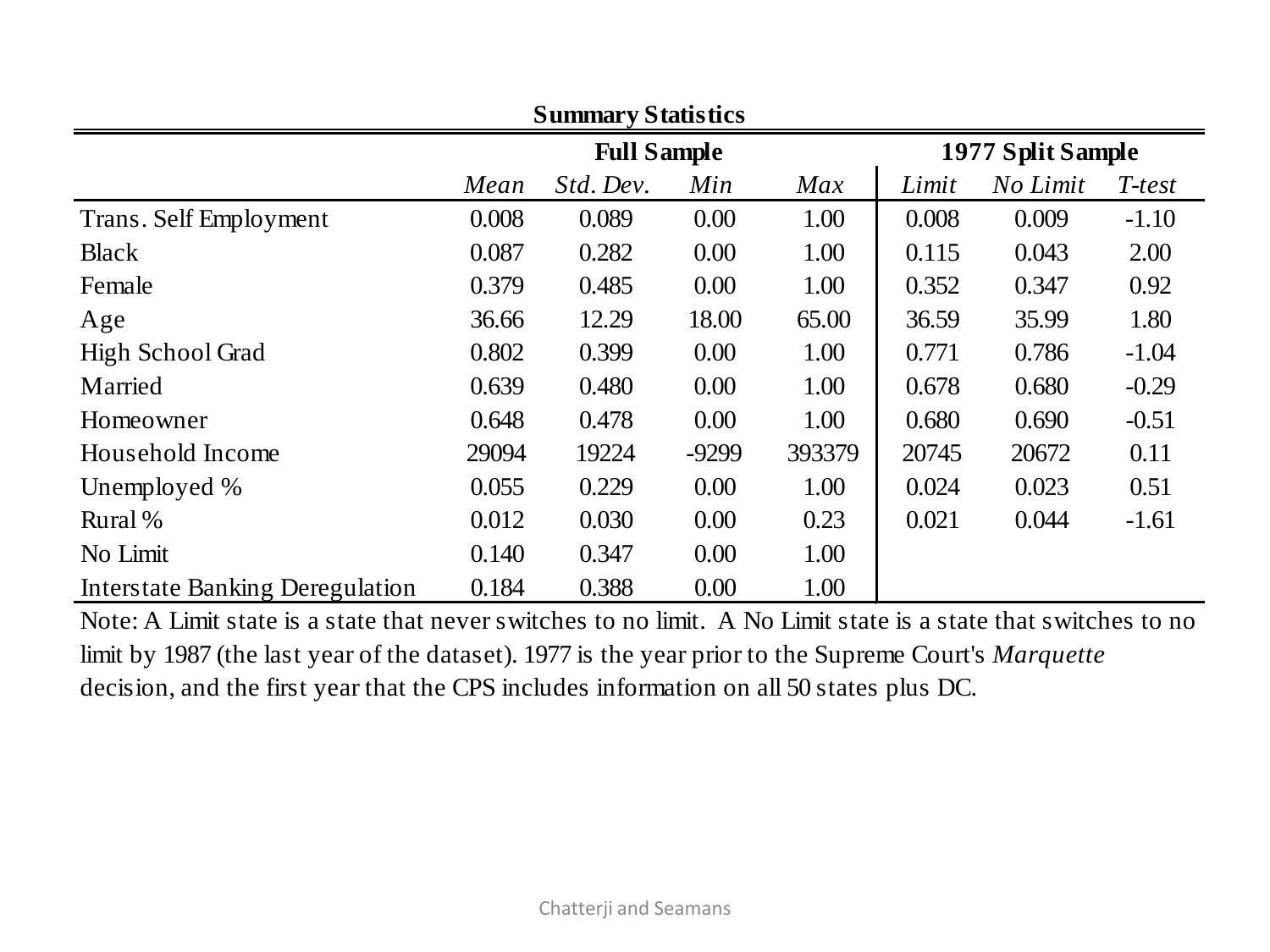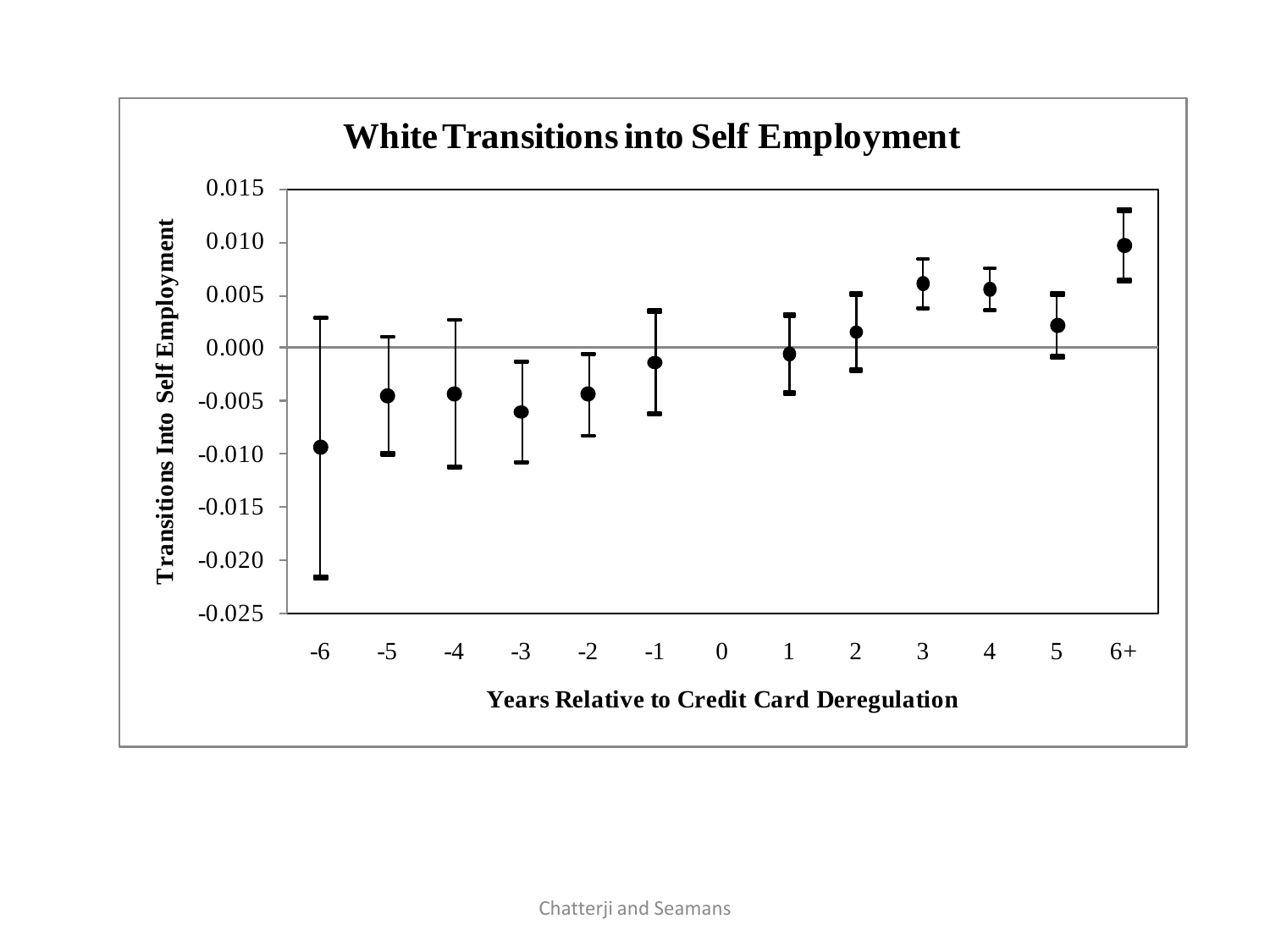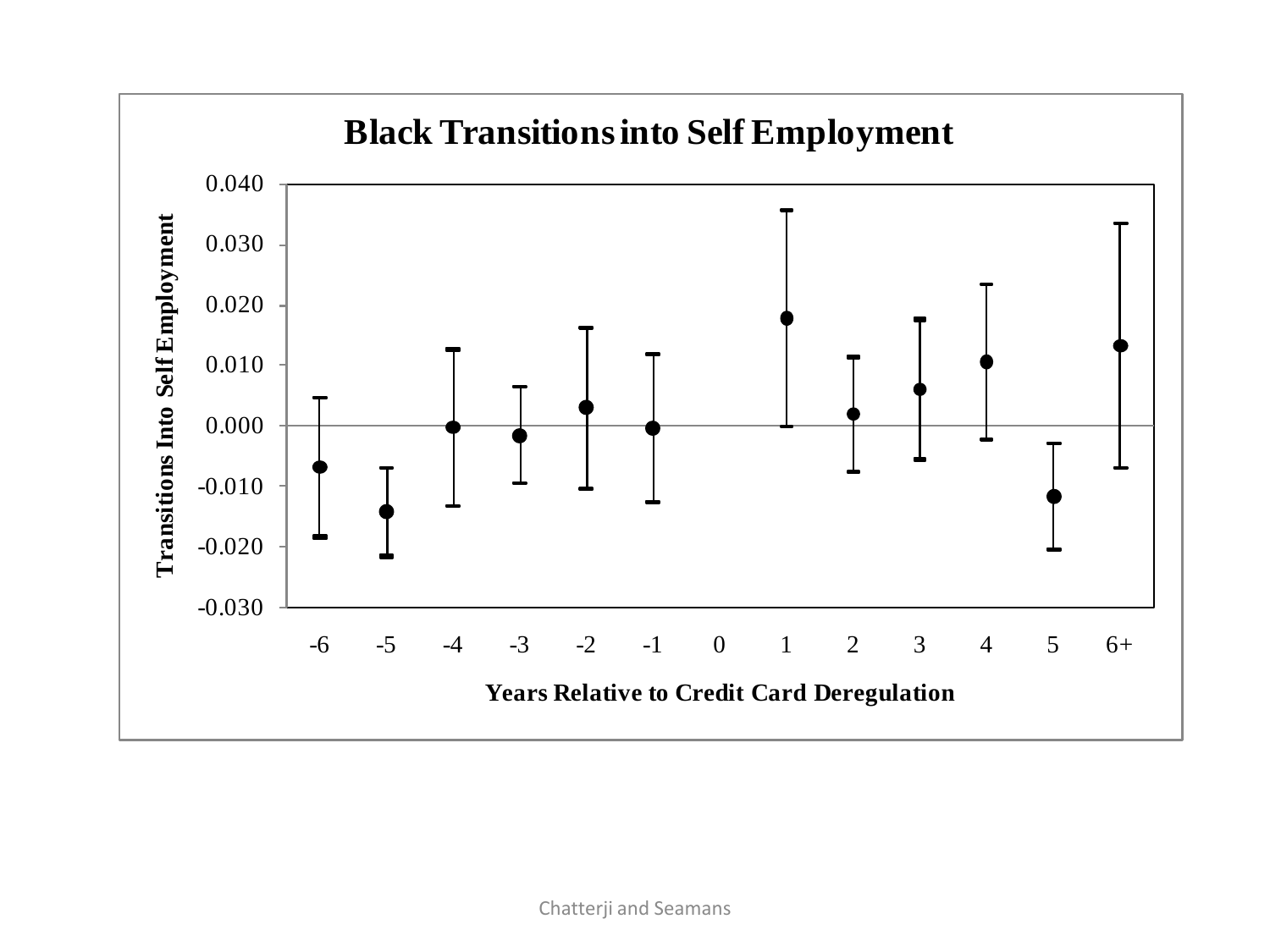We estimate the following general regression model to measure transitions into self employment:

 $y^*_{imt} = \alpha + \beta_1$ Nolimit<sub>mt</sub> +  $\beta_2$ Nolimit<sub>mt</sub>\*black<sub>imt</sub> +  $\delta_m$  +  $T_t$  + *Trend\*δ<sup>m</sup> +* **Ximtβ** + *eimt*

- *y\*imt* : indicator = 1 if individual *i* in market *m* is self employed at time *t* given not self employed and working full time at time *t-1*.
- *δ<sup>m</sup>* are MSA-State fixed effects; *Trend* counts years since 1977
- $T_t$  are year fixed effects
- **X**imt**β** : demographic characteristics
- $-$  *NoLimit<sub>mt</sub>*: indicator = 1 if market is in state which switches to no limit on credit card interest rates
- *eimt* clustered at market level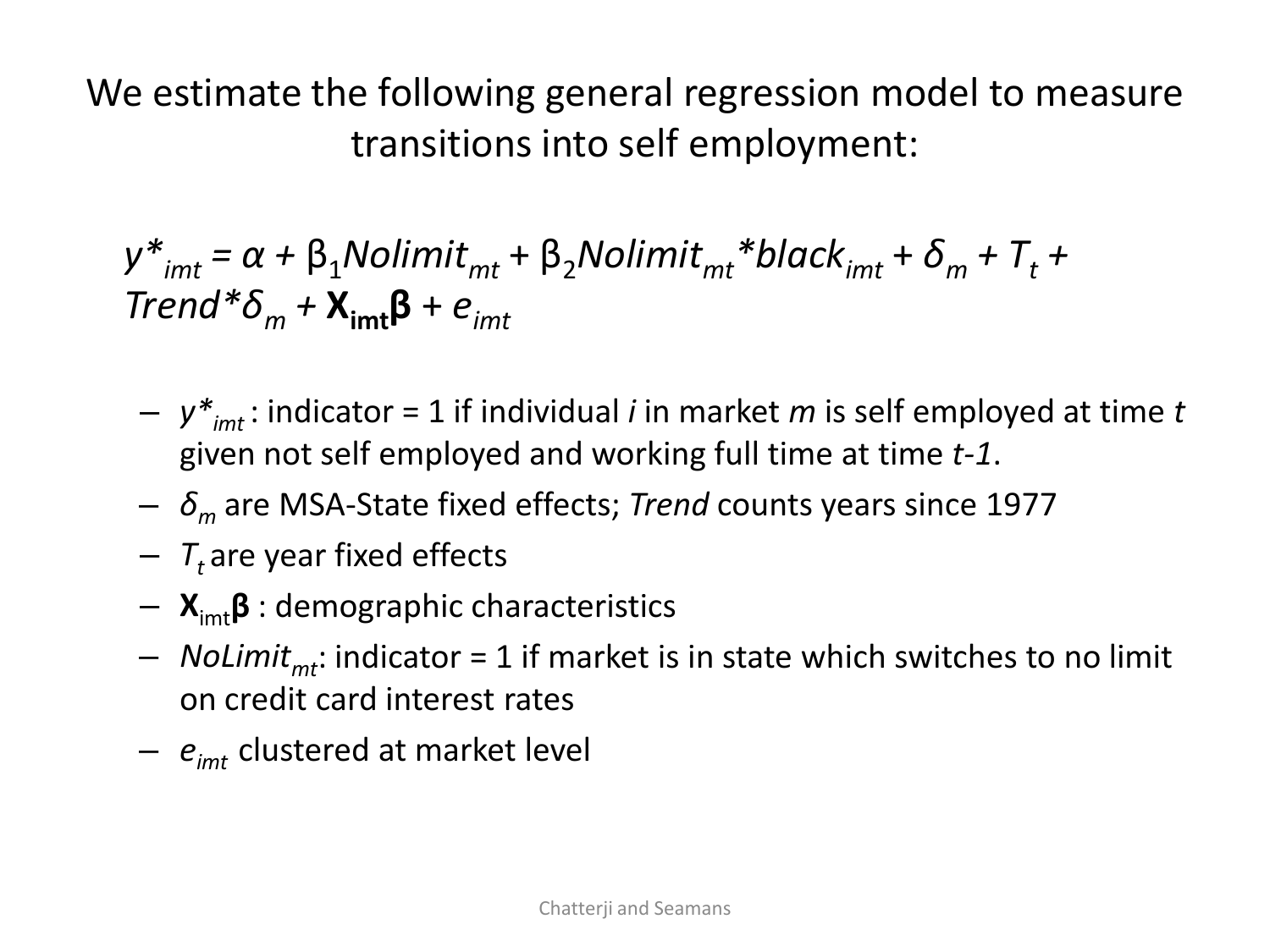| Dala, 17/11-1707                           |                   |                   |                 |  |  |
|--------------------------------------------|-------------------|-------------------|-----------------|--|--|
|                                            | (1)               | (2)               | (3)             |  |  |
| <i>Sample Restriction:</i>                 | <b>All States</b> | <b>All States</b> | No Limit States |  |  |
|                                            |                   |                   |                 |  |  |
| No Limit on Credit Card Interest Rates     | $0.0018*$         | 0.0014            | 0.0010          |  |  |
|                                            | [0.0011]          | [0.0012]          | [0.0015]        |  |  |
| Black*No Limit on Credit Card Deregulation |                   | $0.0073***$       | $0.0079***$     |  |  |
|                                            |                   | [0.0021]          | [0.0028]        |  |  |
| <b>Black</b>                               | 0.0009            | 0.0002            | $-0.0002$       |  |  |
|                                            | [0.0008]          | [0.0007]          | [0.0020]        |  |  |
|                                            |                   |                   |                 |  |  |
| Individual Characteristics                 | <b>YES</b>        | <b>YES</b>        | <b>YES</b>      |  |  |
| <b>Industry Dummies</b>                    | <b>YES</b>        | <b>YES</b>        | <b>YES</b>      |  |  |
| Year Fixed Effects (1977-1987)             | <b>YES</b>        | <b>YES</b>        | <b>YES</b>      |  |  |
| <b>MSA-State Fixed Effects</b>             | <b>YES</b>        | <b>YES</b>        | <b>YES</b>      |  |  |
| Trend*MSA-State Fixed Effects              | <b>YES</b>        | <b>YES</b>        | <b>YES</b>      |  |  |
|                                            |                   |                   |                 |  |  |
| Observations                               | 271580            | 271580            | 67702           |  |  |
| R-squared                                  | 0.0135            | 0.0136            | 0.0147          |  |  |
| Number of clusters                         | 308               | 308               | 57              |  |  |

#### **Effect of No Limit on Credit Card Interest Rates on Transitions into Self Employment (CPS**  Data, 1077-1087)

Robust standard errors in brackets, clustered at MSA-state level; \* significant at 10%; \*\* significant at 5%; \*\*\* significant at 1%.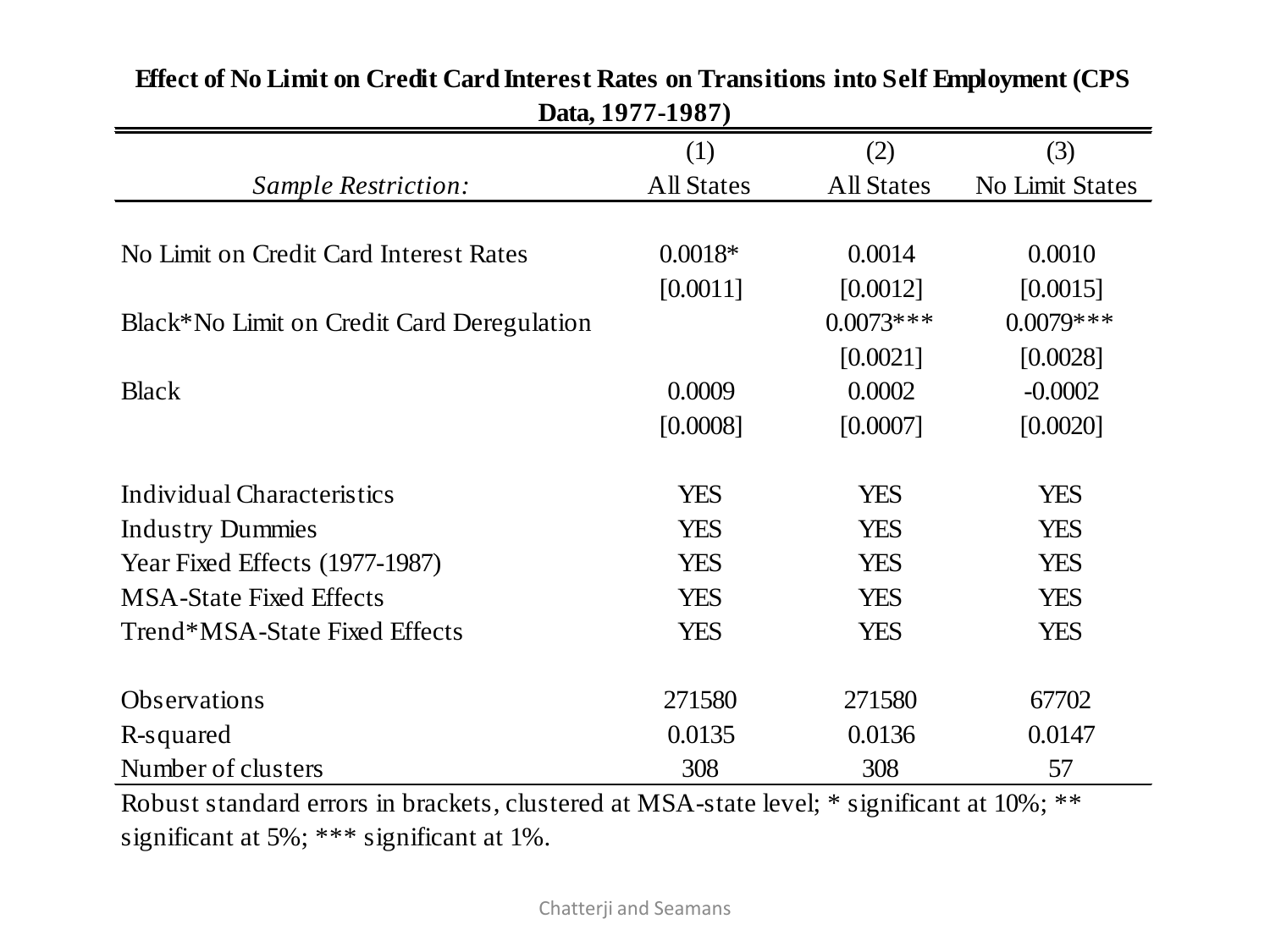Does credit card deregulation increase churn?

- Evidence that individuals in states which deregulate credit card interest rates had higher APRs
- Evidence that credit card deregulation increased transitions into self employment
- Were entrepreneurs engaged in riskier enterprises? → If true, entrepreneurs in "no limit" states should be more *likely to fail*
- We test this idea using transitions from self employment to unemployment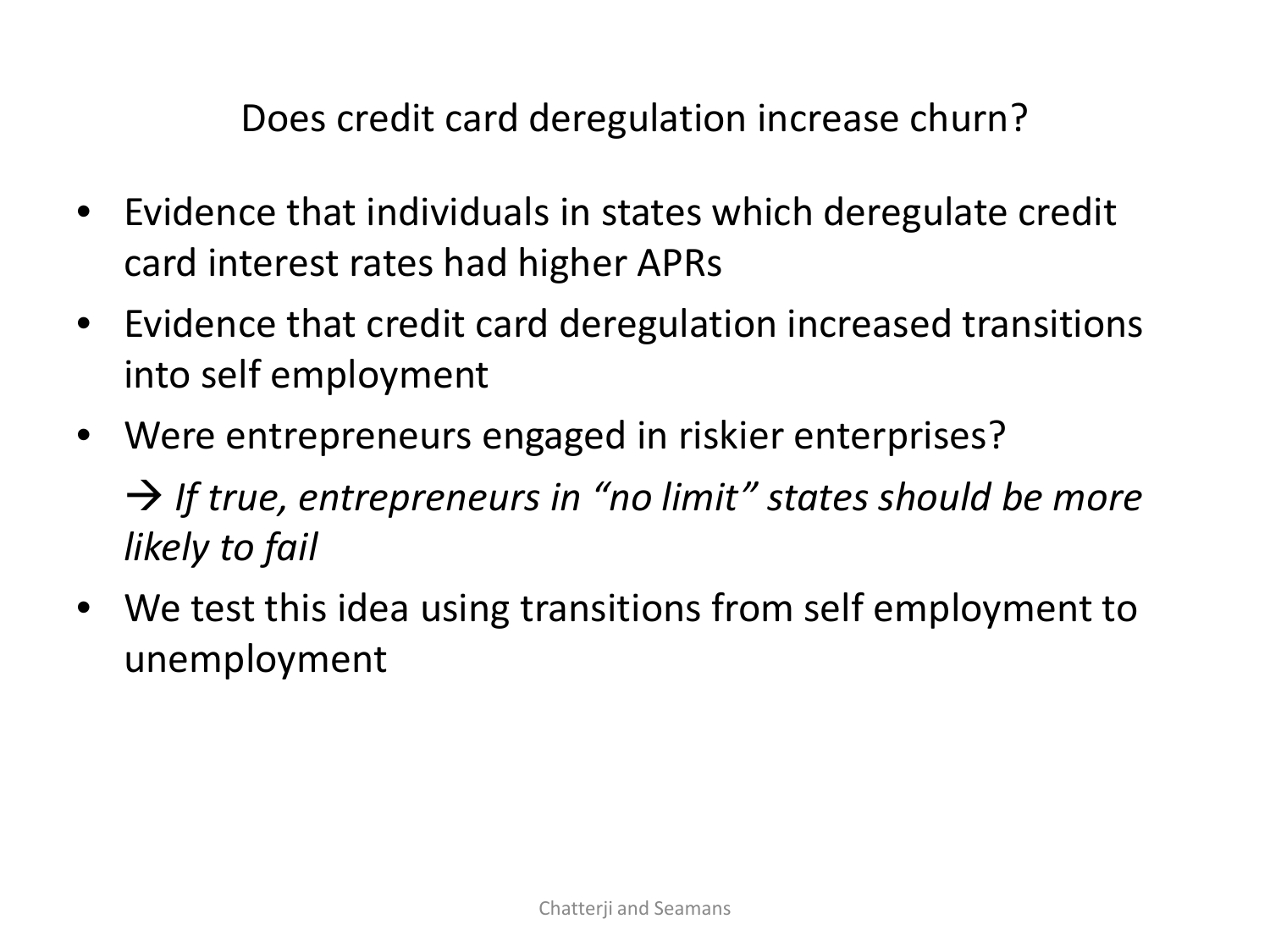|                                | (1)          | (2)          | (3)             | (4)         |
|--------------------------------|--------------|--------------|-----------------|-------------|
| Transition into                | Unemployment |              | Wage Paying Job |             |
|                                |              |              |                 |             |
| No Limit                       | $0.0128$ *** | $0.0125***$  | 0.0005          | 0.0014      |
|                                | [0.0046]     | [0.0046]     | [0.0203]        | [0.0202]    |
| <b>Black</b>                   | $0.0222$ *** | $0.0199$ *** | $-0.0506$ ***   | $-0.0441**$ |
|                                | [0.0070]     | [0.0073]     | [0.0158]        | [0.0179]    |
| Black*No Limit                 |              | 0.0237       |                 | $-0.0667*$  |
|                                |              | [0.0280]     |                 | [0.0388]    |
|                                |              |              |                 |             |
| Individual Characteristics     | <b>YES</b>   | <b>YES</b>   | <b>YES</b>      | <b>YES</b>  |
| <b>Industry Dummies</b>        | <b>YES</b>   | <b>YES</b>   | <b>YES</b>      | <b>YES</b>  |
| Year Fixed Effects (1977-1987) | <b>YES</b>   | <b>YES</b>   | <b>YES</b>      | <b>YES</b>  |
| <b>MSA-State Fixed Effects</b> | <b>YES</b>   | <b>YES</b>   | <b>YES</b>      | <b>YES</b>  |
| Trend*MSA-State Fixed Effects  | <b>YES</b>   | <b>YES</b>   | <b>YES</b>      | <b>YES</b>  |
|                                |              |              |                 |             |
| <b>Observations</b>            | 39742        | 39742        | 39742           | 39742       |
| R-squared                      | 0.0383       | 0.0384       | 0.1368          | 0.1368      |
| Number of clusters             | 301          | 301          | 301             | 301         |

**Effect of No Limit on Credit Card Interest Rates on Transitions out of Self Employment (CPS Data, 1977-1987)**

Robust standard errors in brackets, clustered at MSA-state level; \* significant at 10%; \*\* significant at 5%; \*\*\* significant at 1%.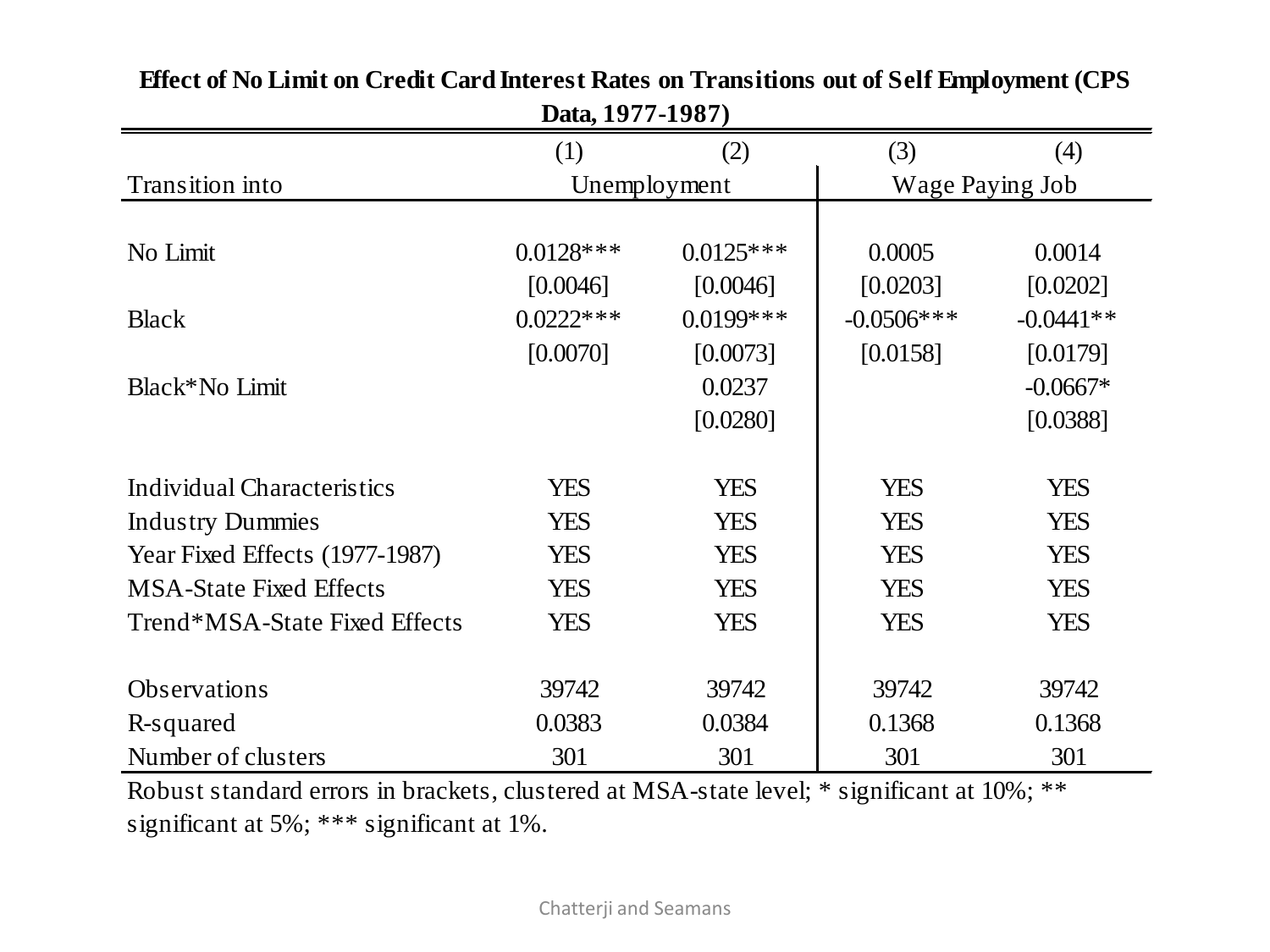## Another Way to Explain Impact on Black Entrepreneurs: Discrimination

• Credit cards might be a way to lower barriers to entry

"…if financial institutions discriminate against blacks in obtaining small-business loans, we may even expect to see them use credit cards more often than whites, because they have fewer alternatives." (Blanchflower et al, 2003: p. 940)

- Credit card deregulation should have a larger effect on black entrepreneurs who encounter more frictions
- Discrimination is the likely source of such frictions, so there should be a larger effect on black entrepreneurs in states with higher levels of discrimination.
	- Discrimination is not easy to measure.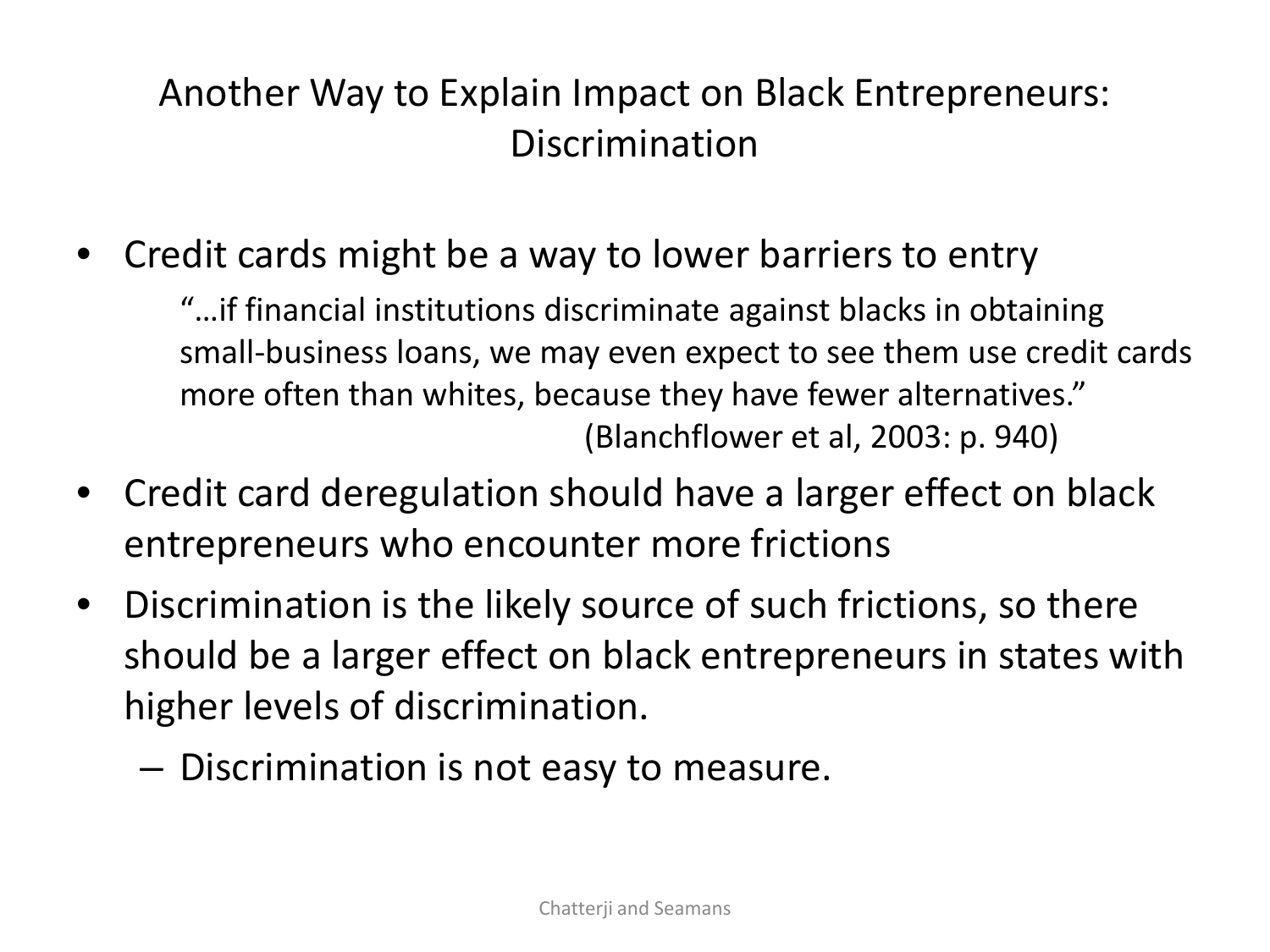## Another Way to Explain Impact on Black Entrepreneurs: Discrimination

- To investigate this idea, we compare the coefficient on *black\*nolimit* across split samples.
- Sample split by state type:
	- Slave states immediately prior to Civil War
	- Anti-miscegenation laws not repealed prior to Loving v. Virginia, 1967 (Fryer, 2007)
	- No fair housing laws prior to FHA 1968 (Collins, 2004)
	- Interracial Marriage Bias Index (Levine, Levkov and Rubinstein, 2008: App. 3)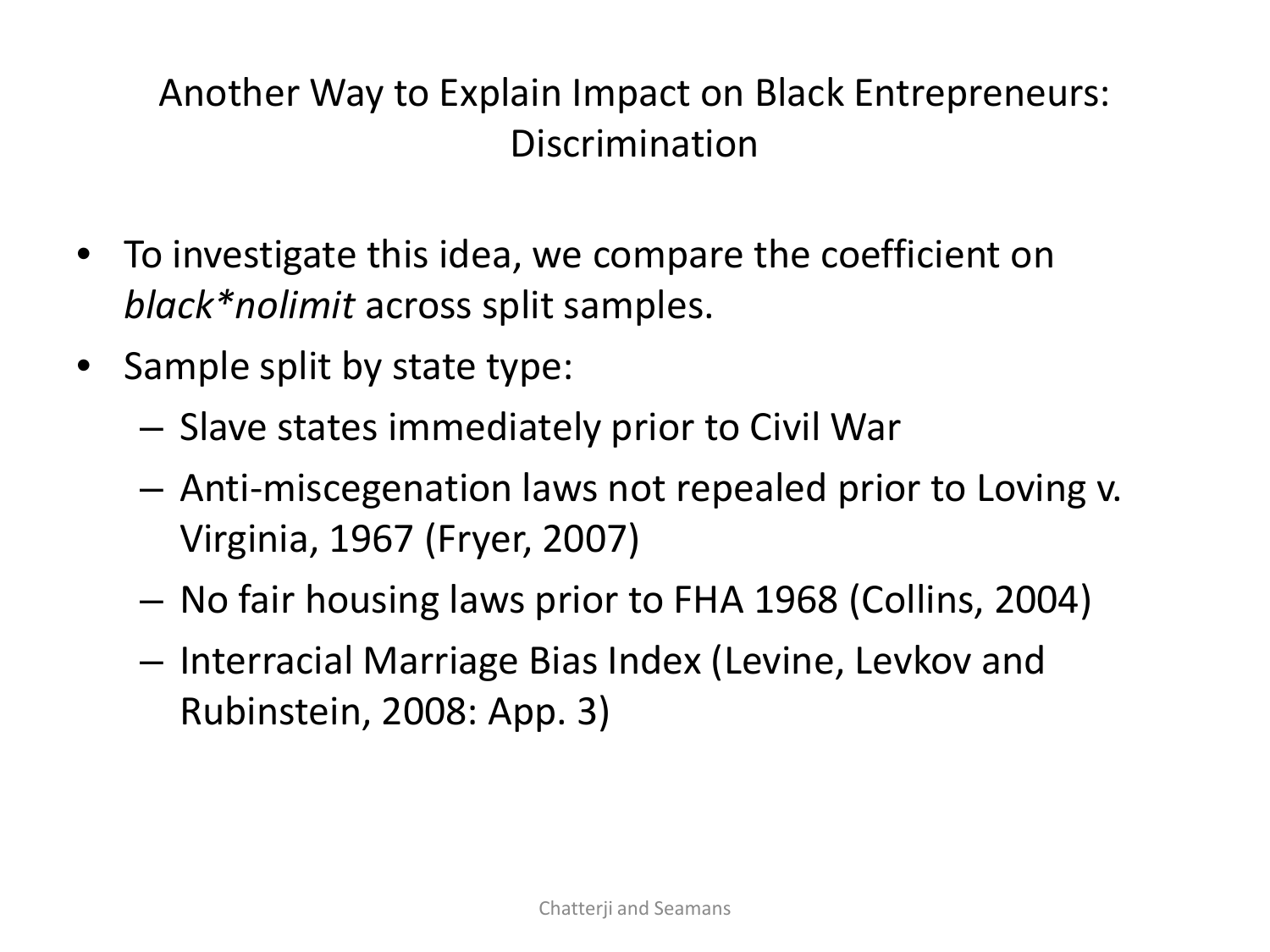## Evidence that black entrepreneurs in states with a history of discrimination are more affected by the policy shock

| Split Sample Coemercius on <i>Butch</i><br>$1$ v $0$ Linii |                |              |  |  |
|------------------------------------------------------------|----------------|--------------|--|--|
|                                                            | N <sub>0</sub> | Yes          |  |  |
|                                                            |                |              |  |  |
| <i>Former Slave State?</i>                                 | $0.0047**$     | $0.0144***$  |  |  |
|                                                            | [0.0024]       | [0.0043]     |  |  |
| <b>Anti-miscegenation Law?</b>                             | $0.0046**$     | $0.0148$ *** |  |  |
|                                                            | [0.0023]       | [0.0045]     |  |  |
| No Fair Housing Law?                                       | 0.0034         | $0.0102$ *** |  |  |
|                                                            | [0.0033]       | [0.0028]     |  |  |
| High Interracial Marriage Bias?                            | $0.0057$ ***   | $0.0132**$   |  |  |
|                                                            | [0.0022]       | [0.0051]     |  |  |

Split Sample Coefficients on *Black\*NoLimit*

Note: Each cell represents results from a separate regression.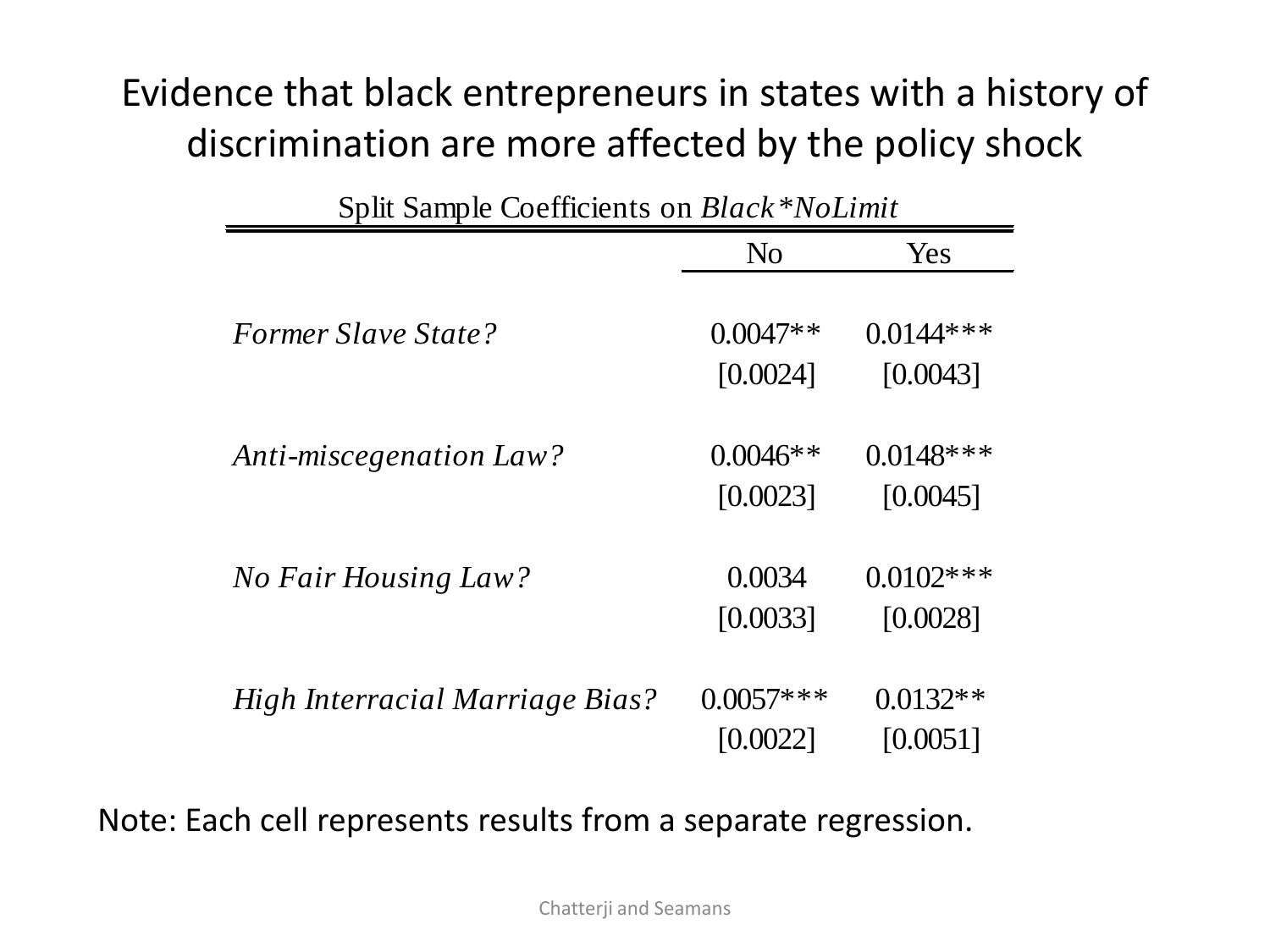#### Are State Policy Shocks Exogenous?

- No evidence (statistical or otherwise) that states attempted to deregulate credit cards to aid entrepreneurship
- Bank deregulation appears to have been driven by state level political economy (Kroszner & Strahan, 1999)
	- But no evidence that credit card deregulation was driven by political economy.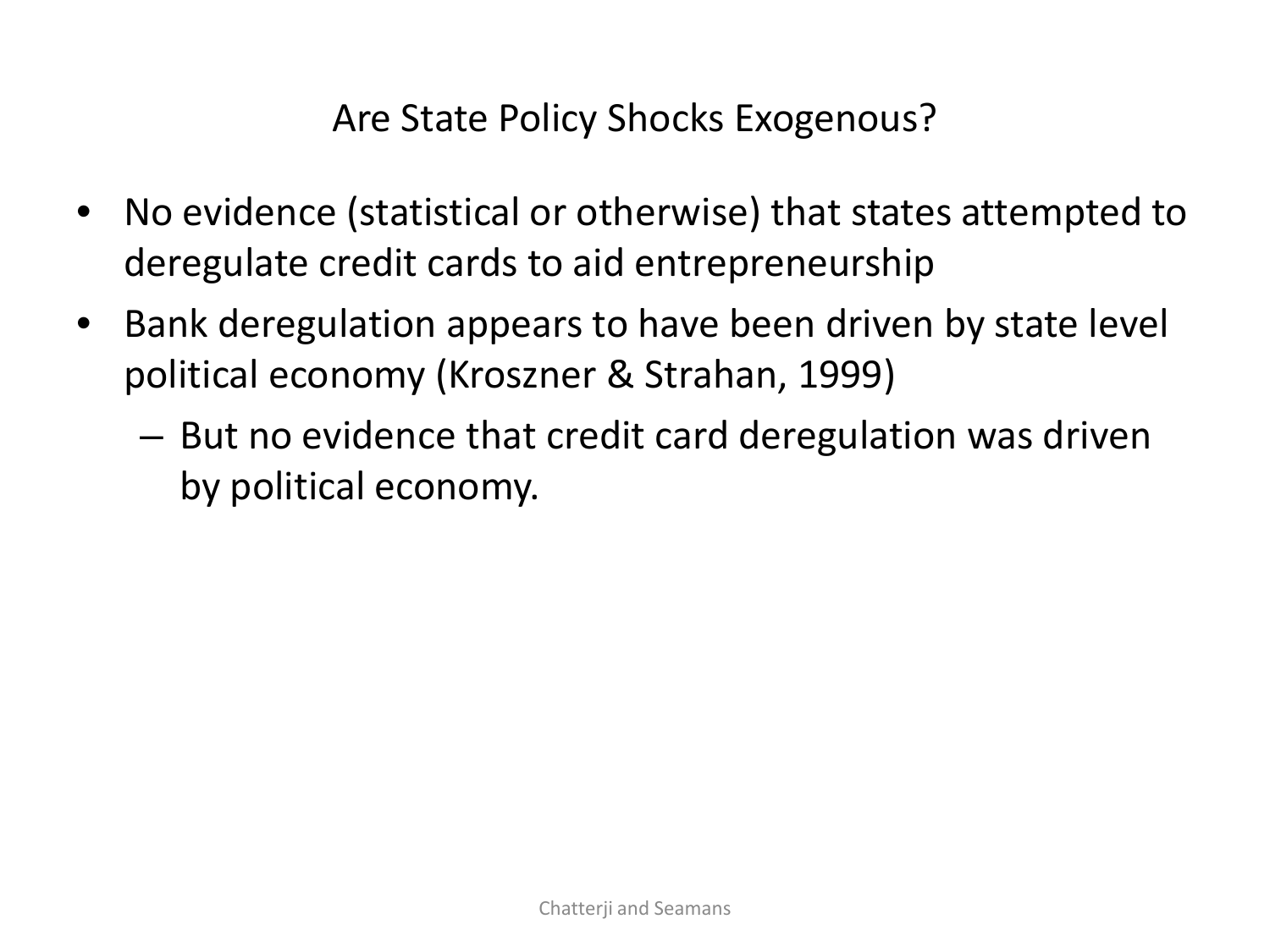|                                               | (1)        | (2)        | (3)        |
|-----------------------------------------------|------------|------------|------------|
| Self Employed                                 | 0.4449     | 0.3811     | 0.6765     |
|                                               | [0.3908]   | [0.3880]   | [0.5977]   |
| <b>Black</b>                                  | 0.1759     | 0.1425     | 0.3175     |
|                                               | [0.1469]   | [0.1574]   | [0.2959]   |
| Black*Self Employed                           |            | 1.1448     | 0.6046     |
|                                               |            | [1.1066]   | [2.0448]   |
| <b>Small Bank Share of Assets</b>             |            |            | 0.4400     |
|                                               |            |            | [0.3313]   |
| Diff. in Small-Large Bank Capital-Asset Ratio |            |            | 1.1785     |
|                                               |            |            | [0.7147]   |
| <b>Share of Small Firms</b>                   |            |            | 0.1994     |
|                                               |            |            | [0.4501]   |
| Single Party Control of State Gov't           |            |            | $-0.0186$  |
|                                               |            |            | [0.0211]   |
|                                               |            |            |            |
| Demographic Variables                         | <b>YES</b> | <b>YES</b> | <b>YES</b> |
| State & Year Fixed Effects                    | <b>YES</b> | <b>YES</b> | <b>YES</b> |
|                                               |            |            |            |
| Observations                                  | 561        | 561        | 321        |
| R-squared                                     | 0.34       | 0.34       | 0.44       |
| Number of clusters                            | 51         | 51         | 37         |

#### **Hazard Models Predicting When a State Switches to No Limit**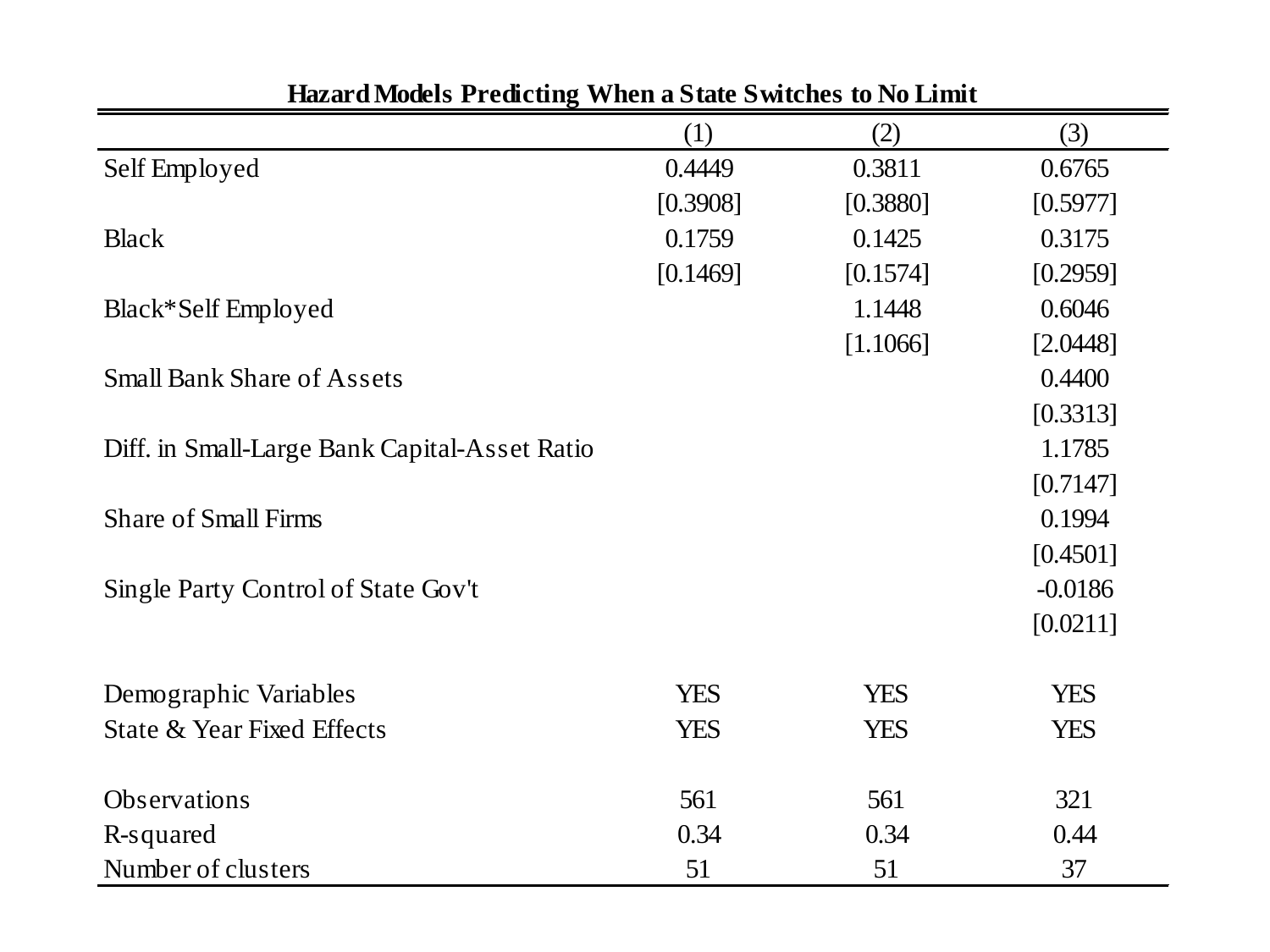## Summary of results

- Credit card deregulation increased transitions into selfemployment
	- Strong effect on black entrepreneurs
- Credit card deregulation increased probability of transitions out of self-employment into unemployment
	- Black entrepreneurs did not appear to be engaged in ventures that were "riskier" than white ventures
- Larger impact for black individuals in areas with a history of discrimination
	- Suggests that credit cards were a mechanism that black entrepreneurs used to overcome financial barriers to entry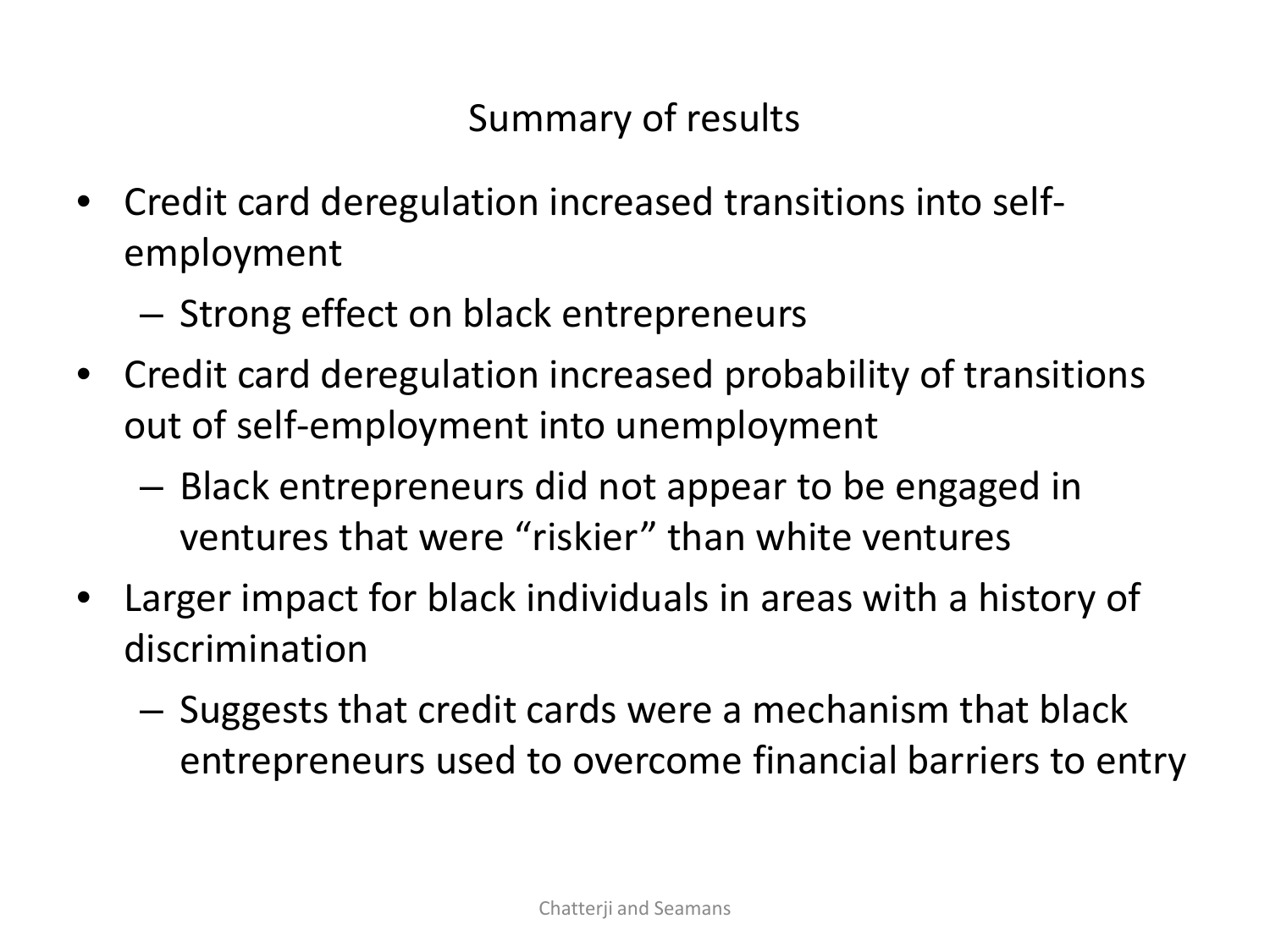#### Policy Implications

The analyses provide a nuanced view on the effects of financial deregulation:

- Financial deregulation can have differential effects on entrepreneurs
	- Black and white entrepreneurs (our study)
	- New and established small businesses (Zarutskie, 2006)
	- Single business unit and multi-business unit (Kerr &Nanda, 2009)
- Financial deregulation increases new business churn, but also increases opportunities for minority entrepreneurs.
	- Welfare effects are unclear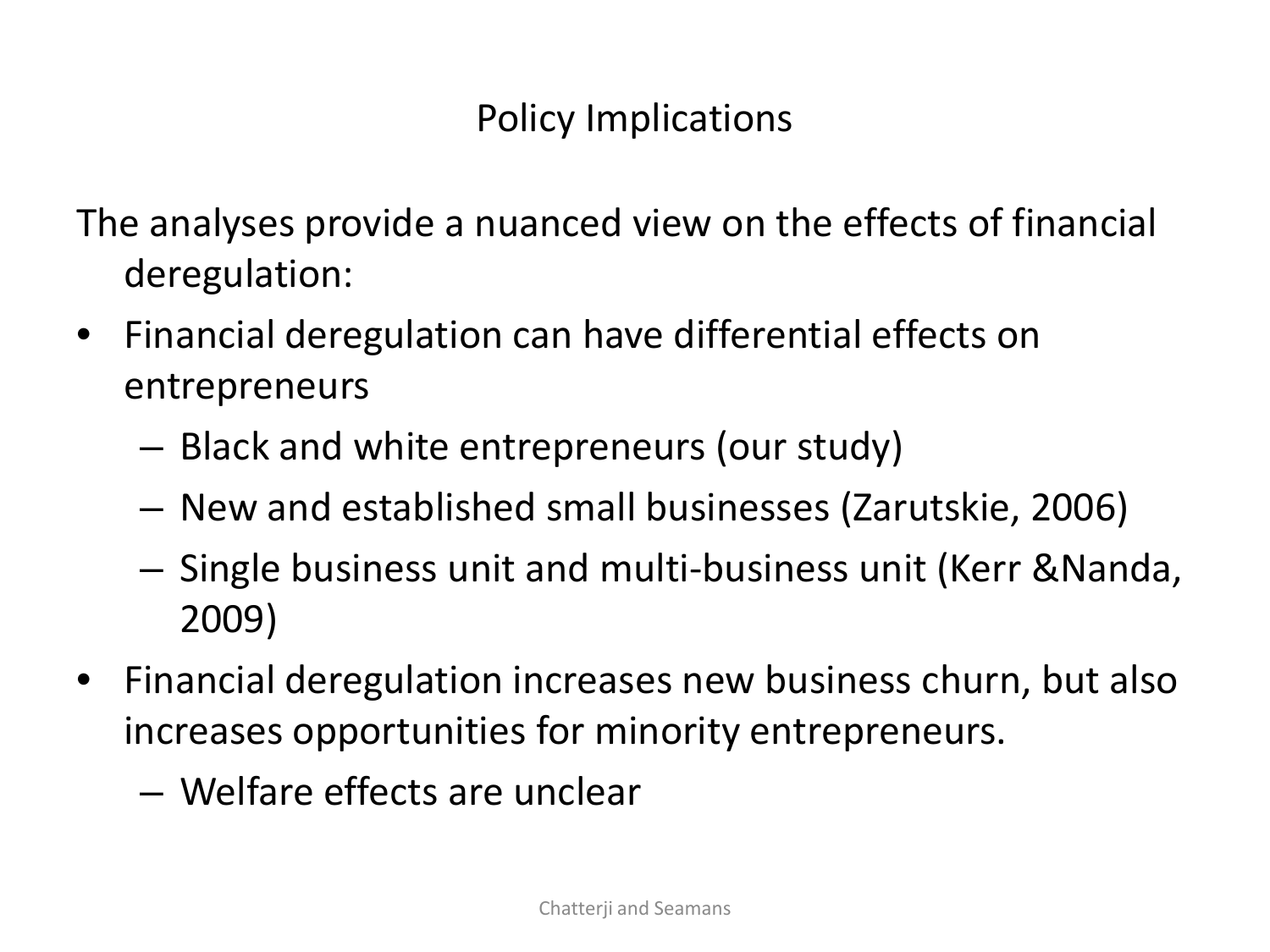## Thank You

ronnie@duke.edu rseamans@stern.nyu.edu

Chatterji and Seamans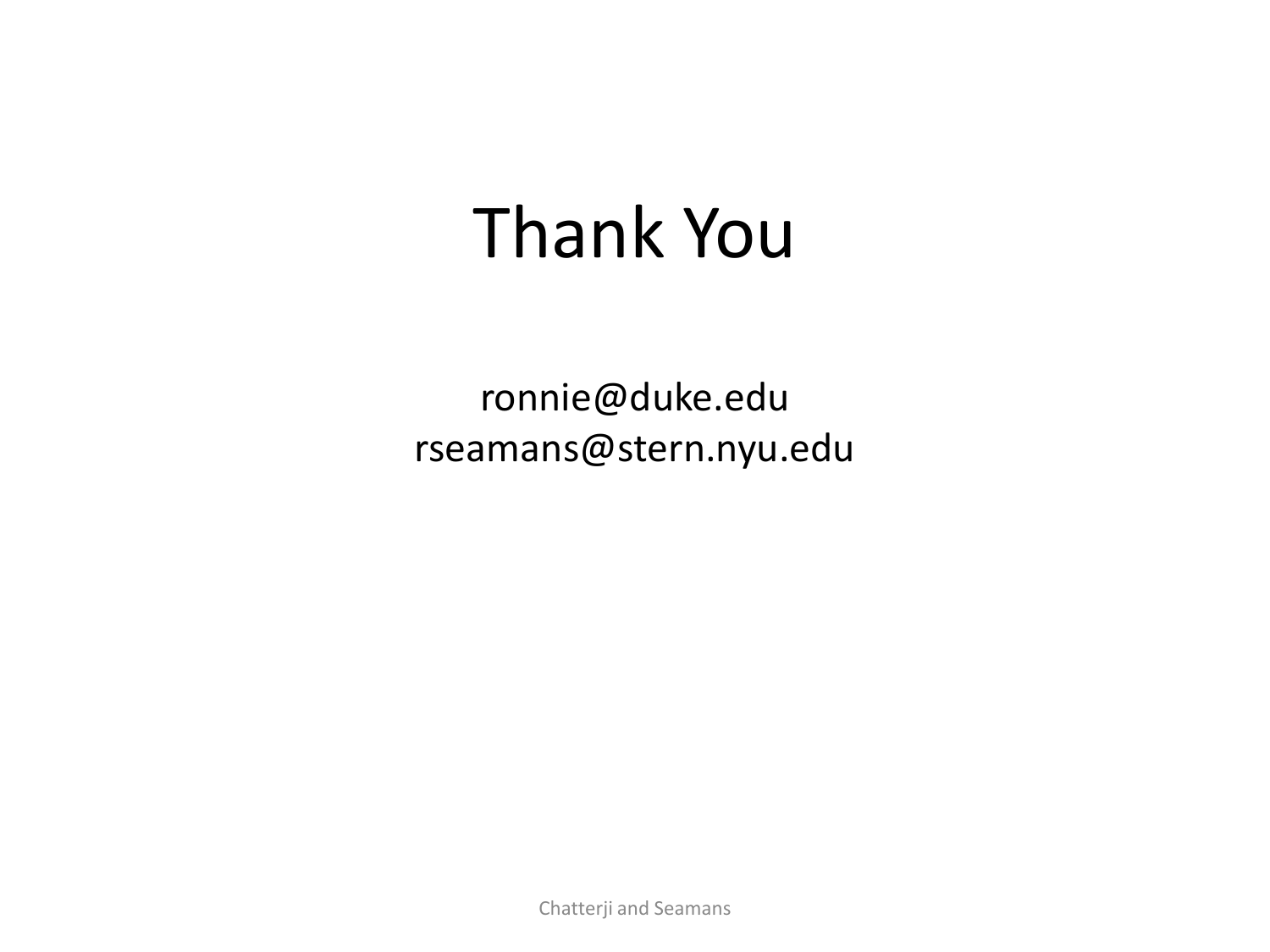| OMICI SHIP, USHIG DUI DAIA                   |                       |              |              |  |  |
|----------------------------------------------|-----------------------|--------------|--------------|--|--|
|                                              | (1)                   | (2)          | (3)          |  |  |
| <b>Sample Restriction: Owns Credit Card?</b> | <b>No Restriction</b> | Yes          | N o          |  |  |
|                                              |                       |              |              |  |  |
| No Limit                                     | $-0.0309*$            | $-0.0239$    | $-0.0481$    |  |  |
|                                              | [0.0182]              | [0.0192]     | [0.0306]     |  |  |
| Black*No Limit                               | $0.0774**$            | $0.1011*$    | 0.0045       |  |  |
|                                              | [0.0377]              | [0.0520]     | [0.0243]     |  |  |
| <b>Black</b>                                 | $-0.0425***$          | $-0.0441***$ | $-0.0424***$ |  |  |
|                                              | [0.0083]              | [0.0072]     | [0.0151]     |  |  |
| Individual Characteristics                   | <b>YES</b>            | <b>YES</b>   | <b>YES</b>   |  |  |
| <b>Year Fixed Effects</b>                    | <b>YES</b>            | <b>YES</b>   | <b>YES</b>   |  |  |
| <b>State Fixed Effects</b>                   | <b>YES</b>            | <b>YES</b>   | <b>YES</b>   |  |  |
| Observations                                 | 4889                  | 3686         | 1203         |  |  |
| R-Squared                                    | 0.0319                | 0.0367       | 0.0592       |  |  |
| Clusters                                     | 36                    | 36           | 35           |  |  |

#### **Effect of No Limit on Credit Card Interest Rates on Self Employment Levels, by Credit Card Ownership, using SCF Data**

SCF excludes DC, HI, ID, KS, MD, MT, ND, NH, NM, NV, RI, VT, WV, WY; SCF includes only 1977, 1983, 1986. Robust standard errors in brackets; clustered at state. \* significant at 10%; \*\* significant at 5%; \*\*\* significant at 1%.